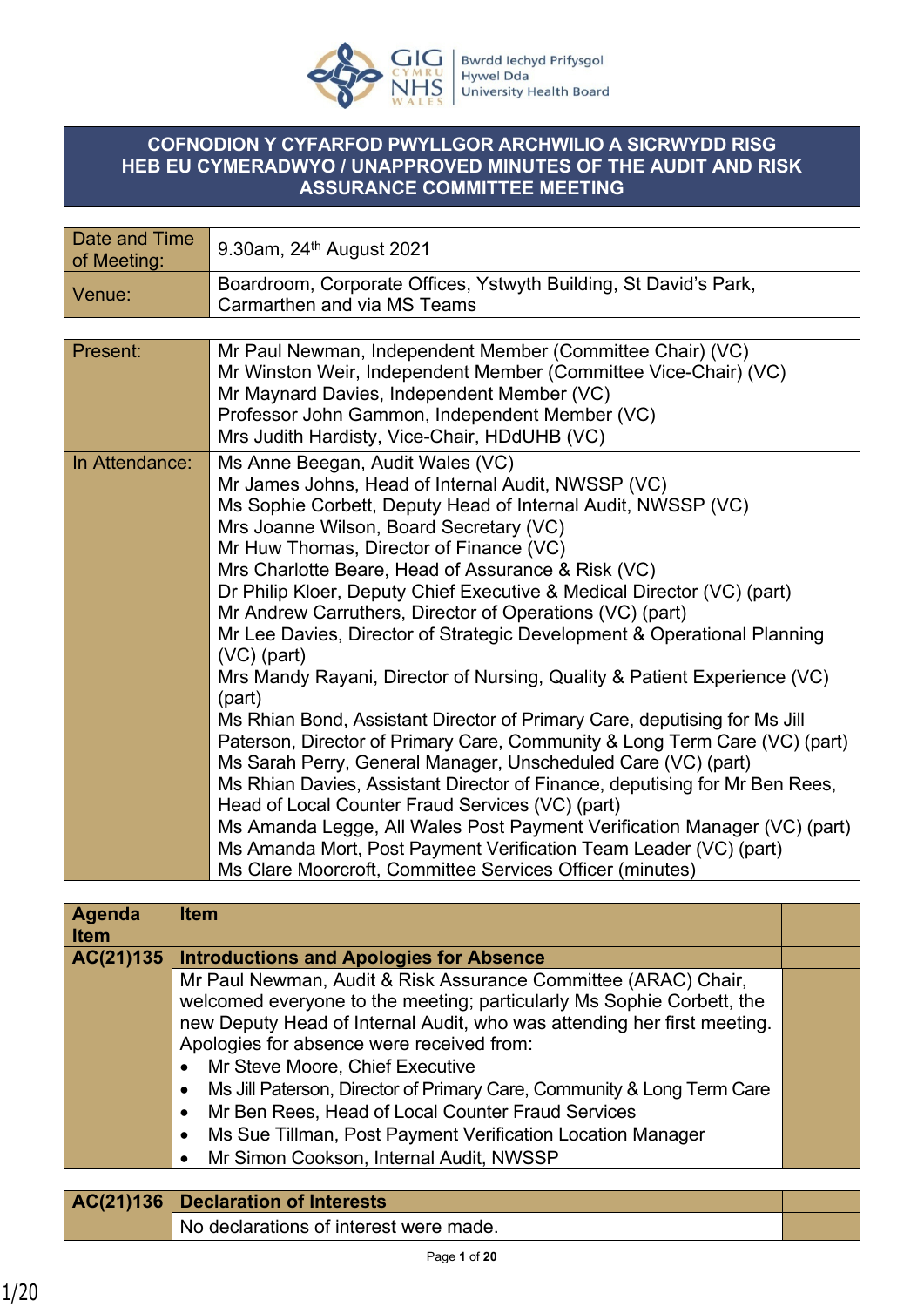| AC(21)137 | Minutes of the Meetings held on 10th and 22nd June 2021                                                                                                                                                                                                                                                                                                                                                                                                                                                                                                                                                                                                                                                                                                                                                                                                                                                                                                                                                                                                                                                                                               |  |
|-----------|-------------------------------------------------------------------------------------------------------------------------------------------------------------------------------------------------------------------------------------------------------------------------------------------------------------------------------------------------------------------------------------------------------------------------------------------------------------------------------------------------------------------------------------------------------------------------------------------------------------------------------------------------------------------------------------------------------------------------------------------------------------------------------------------------------------------------------------------------------------------------------------------------------------------------------------------------------------------------------------------------------------------------------------------------------------------------------------------------------------------------------------------------------|--|
|           | <b>RESOLVED</b> – that the minutes of the Audit & Risk Assurance<br>Committee meetings held on 10th and 22 <sup>nd</sup> June 2021 be APPROVED<br>as a correct record.                                                                                                                                                                                                                                                                                                                                                                                                                                                                                                                                                                                                                                                                                                                                                                                                                                                                                                                                                                                |  |
| AC(21)138 | <b>Table of Actions</b>                                                                                                                                                                                                                                                                                                                                                                                                                                                                                                                                                                                                                                                                                                                                                                                                                                                                                                                                                                                                                                                                                                                               |  |
|           | An update was provided on the Table of Actions from the meetings held<br>on 10 <sup>th</sup> and 22 <sup>nd</sup> June 2021 and confirmation received that outstanding<br>actions had been progressed. In terms of matters arising, Mrs Joanne<br>Wilson advised as follows:                                                                                                                                                                                                                                                                                                                                                                                                                                                                                                                                                                                                                                                                                                                                                                                                                                                                          |  |
|           | AC(20)175 – whilst there is no further update from Welsh Government<br>on the UHB's Enhanced Monitoring status, a report on the recent Joint<br>Executive Team (JET) meeting is included on the agenda.                                                                                                                                                                                                                                                                                                                                                                                                                                                                                                                                                                                                                                                                                                                                                                                                                                                                                                                                               |  |
|           | $AC(20)186$ – the Corporate Governance team will provide support to<br>the Operational team in their efforts to ensure a standardised approach<br>to directorate governance arrangements. A report regarding this topic<br>will be presented to a future Board meeting.                                                                                                                                                                                                                                                                                                                                                                                                                                                                                                                                                                                                                                                                                                                                                                                                                                                                               |  |
|           | $AC(21)27$ – an update on the Radiology Directorate is included on the<br>agenda.                                                                                                                                                                                                                                                                                                                                                                                                                                                                                                                                                                                                                                                                                                                                                                                                                                                                                                                                                                                                                                                                     |  |
|           | AC(21)118 – whilst the first action is RAG rated Green, it is recognised<br>that further work is required in this area.                                                                                                                                                                                                                                                                                                                                                                                                                                                                                                                                                                                                                                                                                                                                                                                                                                                                                                                                                                                                                               |  |
|           | AC(21)119 - a report on Service Level Agreements with Third Sector<br>Organisations is included on the agenda.                                                                                                                                                                                                                                                                                                                                                                                                                                                                                                                                                                                                                                                                                                                                                                                                                                                                                                                                                                                                                                        |  |
|           | Referencing the last of these, AC(21)119, Mrs Judith Hardisty noted<br>that a letter had recently been received from Welsh Government<br>regarding funding streams. The Integrated Care Fund and<br>Transformation Fund are to be combined into a three year funding<br>stream, although there is no clarity regarding the total amount as yet.<br>The UHB will need to consider the impact of this change on current<br>projects.                                                                                                                                                                                                                                                                                                                                                                                                                                                                                                                                                                                                                                                                                                                    |  |
|           | With regard to AC(21)110, Members noted that information regarding<br>expenditure on consultancy had been circulated and appended to the<br>Table of Actions. Mr Huw Thomas acknowledged that HDdUHB has the<br>second highest consultancy spend across Health Boards. He was<br>concerned, however, that the UHB is not defining and coding<br>'consultancy' entirely correctly. For example, there are a number of<br>payees included, such as Blake Morgan LLP, which constitutes<br>payment for legal services/advice rather than consultancy. Tregaron<br>Surgery is also included; they do not provide consultancy services to<br>the UHB. Mr Thomas apologised for this apparent misreporting/coding,<br>and committed to work with ARAC during the coming months to more<br>accurately define consultancy. As an example, consideration would<br>need to be given to whether payment for writing business cases should<br>be classed as technical work or consultancy. Mr Thomas has requested<br>that members of the Finance team consult with other Health Boards<br>regarding their approach to this issue. There is much work to be done, |  |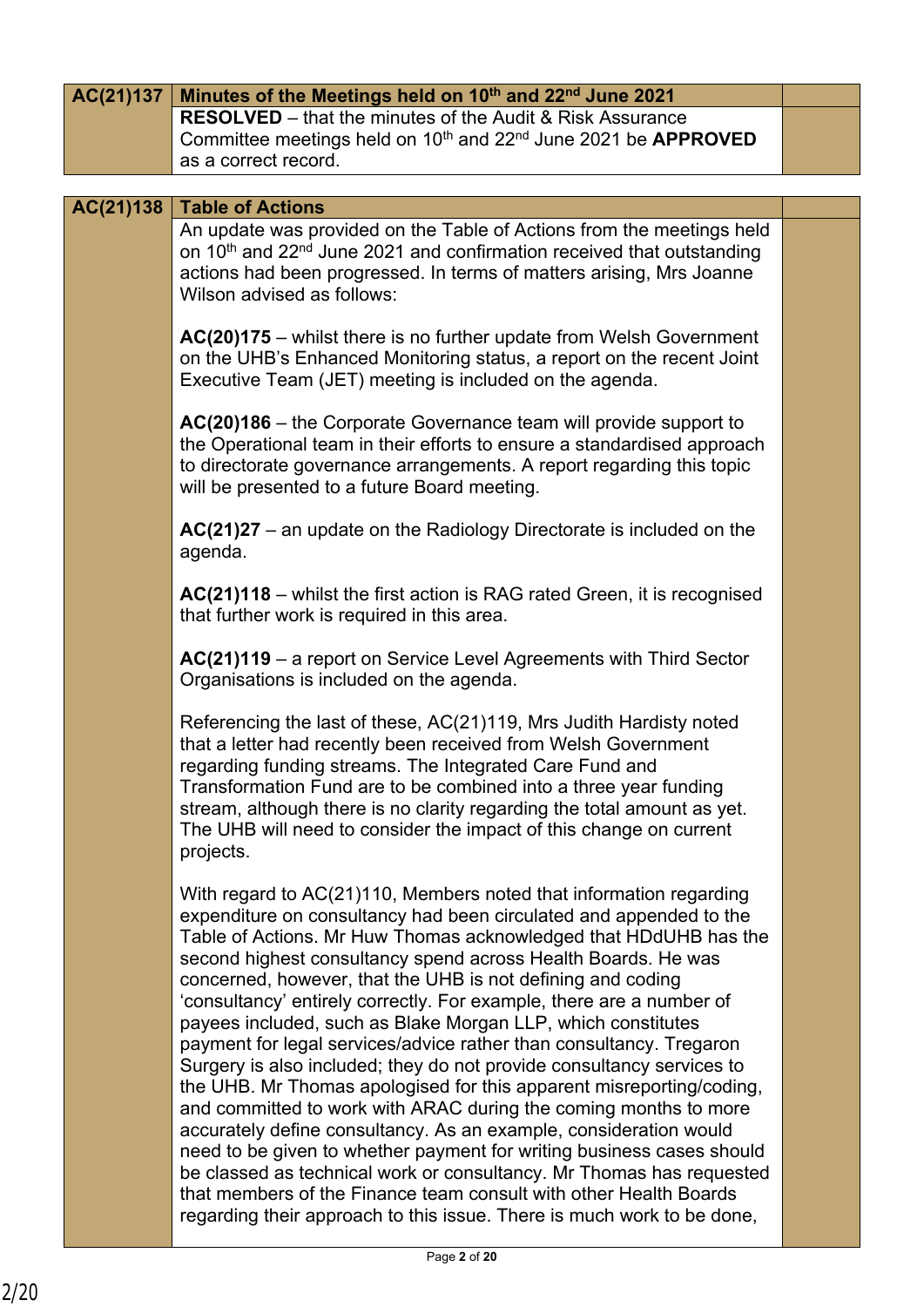| and this also links with the findings of the Internal Audit report on use of<br>consultancy, which appears later on the agenda.                                                                                                                                                                                                                                                                                                                                                                                                                                                                                                                                                                                                                                                                                                                                                                                                                                                                                                                                                                                                                                                                                                                                                                                                                                                                                                                                                        |    |
|----------------------------------------------------------------------------------------------------------------------------------------------------------------------------------------------------------------------------------------------------------------------------------------------------------------------------------------------------------------------------------------------------------------------------------------------------------------------------------------------------------------------------------------------------------------------------------------------------------------------------------------------------------------------------------------------------------------------------------------------------------------------------------------------------------------------------------------------------------------------------------------------------------------------------------------------------------------------------------------------------------------------------------------------------------------------------------------------------------------------------------------------------------------------------------------------------------------------------------------------------------------------------------------------------------------------------------------------------------------------------------------------------------------------------------------------------------------------------------------|----|
| Mr Winston Weir agreed with the above comments, stating that it is<br>challenging to define consultancy and suggesting that it could be<br>separated into various categories. Noting that there appeared to be a<br>number of miscodings, Mr Weir also suggested that a review could be<br>undertaken on a quarterly basis to address this issue. Agreeing, Mrs<br>Hardisty felt that this information, and any categorisation of consultancy,<br>should be considered through a 'public facing lens'. Members noted that<br>Lightfoot is not included in the list; it was noted that this was because<br>the majority of the contract was classed as a technical solution. There<br>is, however a certain proportion, shared with two other Health Boards,<br>which is classed as consultancy. Mr Thomas assured Members that<br>both the Sustainable Resources Committee and ARAC would be<br>consulted in this regard. In response to a request for clarification around<br>how it is proposed to involve ARAC in discussions around consultancy<br>and ongoing reporting, Mr Thomas explained that the latter would be via<br>routine inclusion of information in the Financial Assurance report. Prior<br>to this, there would be a separate report to a future meeting. Mrs Wilson<br>advised that these discussions also link to a report being presented to<br>the next Remuneration & Terms of Service Committee meeting on<br>management consultants and strategic advisors. | HТ |
| It was agreed that completed actions would be removed from the Table<br>of Actions.                                                                                                                                                                                                                                                                                                                                                                                                                                                                                                                                                                                                                                                                                                                                                                                                                                                                                                                                                                                                                                                                                                                                                                                                                                                                                                                                                                                                    |    |

# **AC(21)139 Matters Arising not on the Agenda** There were no matters arising not on the agenda.

# **AC(21)140 Enhanced Monitoring Update**

*Dr Philip Kloer joined the Committee meeting.*

Introducing the Enhanced Monitoring Update report, Dr Philip Kloer noted that this has been another significant year for HDdUHB. It was suggested that preparing for the JET meeting with Welsh Government had been somewhat cathartic for the UHB's Executive Team, as it had allowed them to set out the challenges faced throughout the year. Dr Kloer felt that the positive letter subsequently received from the Director General of Health and Social Services reflects the remarkable efforts made by HDdUHB staff, together with an increased confidence in the organisation within Welsh Government, which is welcomed. Members were reminded, however, that the organisation remains in a Public Health emergency. It also remains in Enhanced Monitoring, although the ambition is to achieve routine monitoring status, via an agreed Integrated Medium Term Plan, together with an approved Programme Business Case for the Health & Care Strategy/new hospital, and a defined route to financial stability. Dr Kloer did not underestimate the challenges involved with delivering these, which will be critical to achieving routine monitoring status. Mr Newman emphasised that the sentiment in the letter from Dr Andrew Goodall and particularly the final sentence 'There is a lot of confidence in the organisation to deliver and we will help you to deliver it' should be recognised as a significant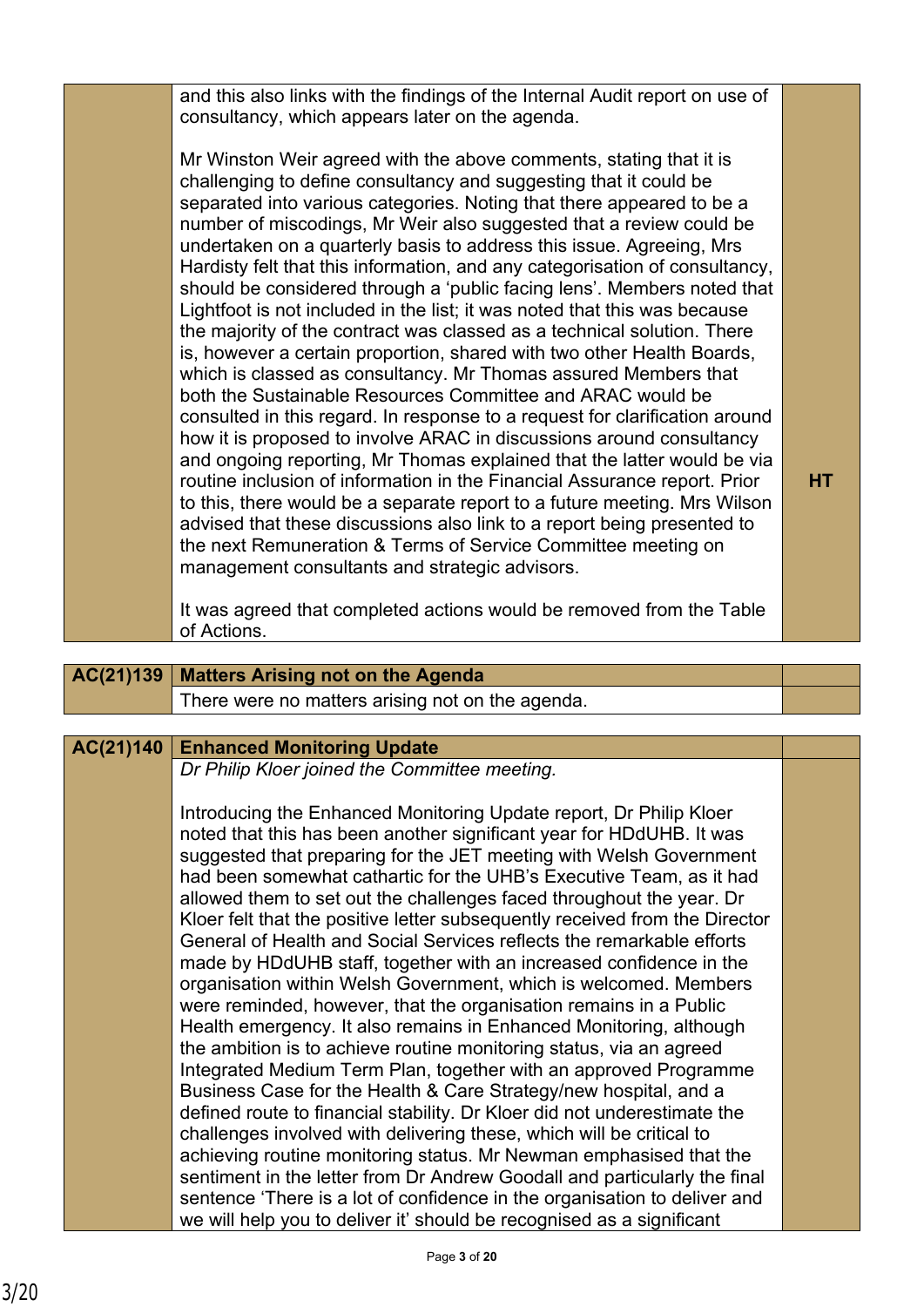|           | achievement, which demonstrates the change in approach towards the<br>UHB and reflects the work undertaken to get the organisation into its<br>current position.<br>Dr Kloer left the Committee meeting.                                                                                                                                                                                                                                                                                                                                                                                                                                                                                                                                                                                                                                                                                                                                                                                                                                                                                                                                                                                                                                                                                                                                                                                                                                                                                                                                                                                                                                                                                                                                                                                                                                                                                                                                                                                                                                                                                                                                                                                                                                                                                                                                      |    |
|-----------|-----------------------------------------------------------------------------------------------------------------------------------------------------------------------------------------------------------------------------------------------------------------------------------------------------------------------------------------------------------------------------------------------------------------------------------------------------------------------------------------------------------------------------------------------------------------------------------------------------------------------------------------------------------------------------------------------------------------------------------------------------------------------------------------------------------------------------------------------------------------------------------------------------------------------------------------------------------------------------------------------------------------------------------------------------------------------------------------------------------------------------------------------------------------------------------------------------------------------------------------------------------------------------------------------------------------------------------------------------------------------------------------------------------------------------------------------------------------------------------------------------------------------------------------------------------------------------------------------------------------------------------------------------------------------------------------------------------------------------------------------------------------------------------------------------------------------------------------------------------------------------------------------------------------------------------------------------------------------------------------------------------------------------------------------------------------------------------------------------------------------------------------------------------------------------------------------------------------------------------------------------------------------------------------------------------------------------------------------|----|
|           | The Committee <b>NOTED</b> the update on the JET meeting held on $7th$ July<br>2021 and the response from the Chief Executive NHS Wales.                                                                                                                                                                                                                                                                                                                                                                                                                                                                                                                                                                                                                                                                                                                                                                                                                                                                                                                                                                                                                                                                                                                                                                                                                                                                                                                                                                                                                                                                                                                                                                                                                                                                                                                                                                                                                                                                                                                                                                                                                                                                                                                                                                                                      |    |
| AC(21)141 | <b>Review of the Capital Governance Arrangements - Terms of</b><br><b>Reference</b>                                                                                                                                                                                                                                                                                                                                                                                                                                                                                                                                                                                                                                                                                                                                                                                                                                                                                                                                                                                                                                                                                                                                                                                                                                                                                                                                                                                                                                                                                                                                                                                                                                                                                                                                                                                                                                                                                                                                                                                                                                                                                                                                                                                                                                                           |    |
|           | Mr Lee Davies joined the Committee meeting.                                                                                                                                                                                                                                                                                                                                                                                                                                                                                                                                                                                                                                                                                                                                                                                                                                                                                                                                                                                                                                                                                                                                                                                                                                                                                                                                                                                                                                                                                                                                                                                                                                                                                                                                                                                                                                                                                                                                                                                                                                                                                                                                                                                                                                                                                                   |    |
|           | Mr Lee Davies presented the Review of the Capital Governance<br>Arrangements Terms of Reference report, inviting comments and<br>feedback. Mr Maynard Davies commended the report, whilst querying<br>the apparent absence of information regarding consideration of the<br>contracts used. Whilst recognising that certain aspects of these are pre-<br>determined, due to NHS Wales Shared Services Partnership (NWSSP)<br>Specialist Estates Services frameworks, Members were reminded of<br>concerns raised previously around contracts. For example, the lack of<br>penalty clauses in the contract for the Women & Children's Phase 2<br>project. Mr Maynard Davies enquired regarding the source of advice<br>regarding contracts and whether they are sufficient to meet the UHB's<br>needs. In response, Mr Lee Davies advised that Mr Newman had also<br>raised this issue in discussions prior to finalising the Terms of<br>Reference. As a result, certain wording had been amended; however,<br>this would be further strengthened. Professor John Gammon, whilst<br>noting that the Terms of Reference/Scope mention reporting,<br>governance and monitoring, highlighted that many of the issues around<br>capital projects appear to have emanated from a lack of robust initial<br>'due diligence' procedures. Requesting assurance that these will be<br>included in the review, Professor Gammon emphasised the importance<br>of preparatory/early checks to assess suitability. Mr Lee Davies assured<br>Members that it is intended to include this aspect, and acknowledged<br>the need for continued evaluation during the review process, to ensure<br>that ARAC and those conducting the review share the same<br>expectations and understanding. Mr Newman confirmed that he had<br>participated in discussions before the Terms of Reference were<br>finalised, and had suggested that these reflect 'the lifespan' of a capital<br>project. Whilst the ambition is for the review to be conducted promptly<br>and its findings to be presented to the October 2021 meeting of ARAC;<br>it also needs to be completed properly and comprehensively; therefore,<br>if necessary, Members agreed that the report could be delayed until the<br>December 2021 meeting.<br>Mr Lee Davies left the Committee meeting. | LD |
|           | The Committee:<br><b>TOOK ASSURANCE</b> that the Terms of Reference have been                                                                                                                                                                                                                                                                                                                                                                                                                                                                                                                                                                                                                                                                                                                                                                                                                                                                                                                                                                                                                                                                                                                                                                                                                                                                                                                                                                                                                                                                                                                                                                                                                                                                                                                                                                                                                                                                                                                                                                                                                                                                                                                                                                                                                                                                 |    |
|           | approved by the Chief Executive Officer, following discussion with<br><b>Executive Directors and Internal Audit;</b><br><b>NOTED</b> that the review has commenced, with the final report<br>$\bullet$<br>including recommendations, being a substantive agenda item at the                                                                                                                                                                                                                                                                                                                                                                                                                                                                                                                                                                                                                                                                                                                                                                                                                                                                                                                                                                                                                                                                                                                                                                                                                                                                                                                                                                                                                                                                                                                                                                                                                                                                                                                                                                                                                                                                                                                                                                                                                                                                   |    |
|           | October ARAC meeting.                                                                                                                                                                                                                                                                                                                                                                                                                                                                                                                                                                                                                                                                                                                                                                                                                                                                                                                                                                                                                                                                                                                                                                                                                                                                                                                                                                                                                                                                                                                                                                                                                                                                                                                                                                                                                                                                                                                                                                                                                                                                                                                                                                                                                                                                                                                         |    |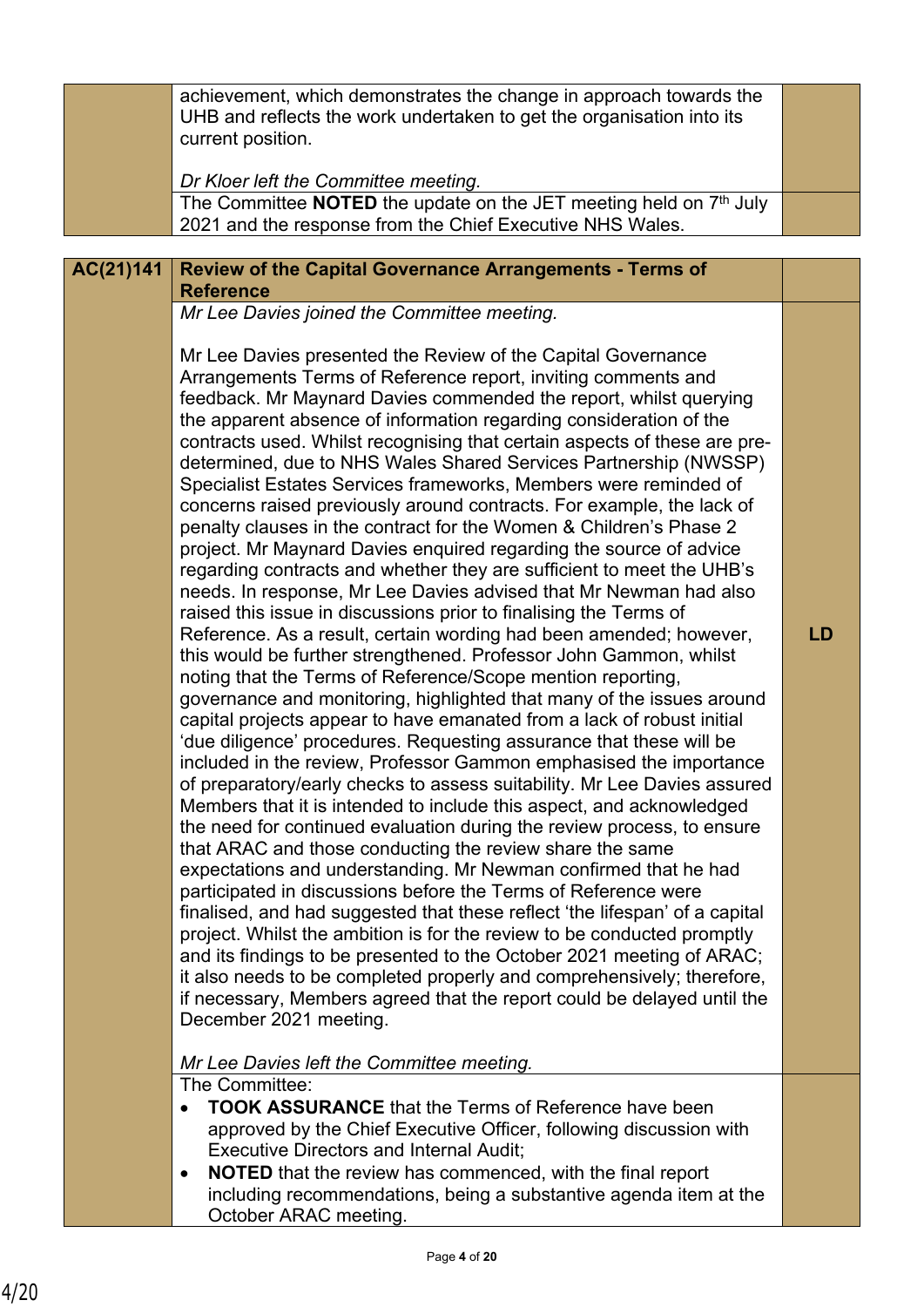### **Financial Assurance Report AC(21)142**

Mr Huw Thomas introduced the Financial Assurance Report, advising that this is of the standard format. Members' attention was drawn to the increased number of No PO No Pay breaches. Whilst these are generally low value, Mr Thomas will be discussing this matter with NWSSP to establish whether there is any pattern involved. Members noted that the number of Single Tender Actions (STAs) has significantly reduced from last year. Those STAs still being received, however, remain subject to the same level of scrutiny. The balance outstanding of aged overpayments and recoveries shows an upward trend; Mr Thomas hoped that the Overpayments Policy and Group will address this trend. Appendix 1 details two STAs; HDD568 being for security services at the Mass Vaccination Centre in Llanelli. The bulk of costs associated with vaccination centres had been agreed in a single process; however, this payment had not been included in that process. There were no writeoffs or special payments requiring approval.

Mrs Hardisty noted the Pembrokeshire field hospital VAT recovery claim issue on page 8 of the report, and enquired whether a risk assessment had been conducted. Also, with regards to STA HDD569, Mrs Hardisty reminded Members of her previous suggestions that such payments be managed via maintenance contracts rather than STAs. In response to the first query, Mr Thomas explained that there was no significant risk. This is unique to Bluestone due to the nature of the UHB's contract with them, so is not an issue in terms of the other Field Hospitals. The VAT involved is not assumed in the UHB's accounts, so if recovered, it will be a benefit. In regards to the second query, Members were assured that Mr Thomas has been clear that maintenance costs should be processed as such rather than via STAs. The cost in question, however, is for a replacement part/item. Mr Thomas offered to add such costs to the definition of maintenance for the future. Welcoming the report, Mr Weir queried whether there should be an Operational representative on the Overpayments Task & Finish Group, to ensure that actions are enacted. Also, with regard to STA HDD568, Mr Weir requested further clarification regarding payment terms. In response to the latter, Mr Thomas advised that payment was based on a daily rate for an agreed period. In respect of the first query, it was explained that overpayments are not restricted to any one operational team, and can also involve Corporate teams. Members were assured, however, that there has been engagement with operational staff, to ensure that proposed actions are feasible. Mr Weir suggested that the importance of these actions could be reinforced via the new Workforce Relationship Managers. With regards to the Capital Front of House Scheme (Bronglais Hospital) and ongoing dispute with HMRC, Mr Newman requested assurance that the fees being paid to the UHB's VAT advisors will not exceed the amount of VAT at issue. Mr Thomas provided this assurance, adding that any amount recovered would be an unanticipated benefit.

The Committee **NOTED** the Financial Assurance Report.

| AC(21)143 Service Level Agreements - Third Sector Organisations |
|-----------------------------------------------------------------|
| Mr Andrew Carruthers joined the Committee meeting.              |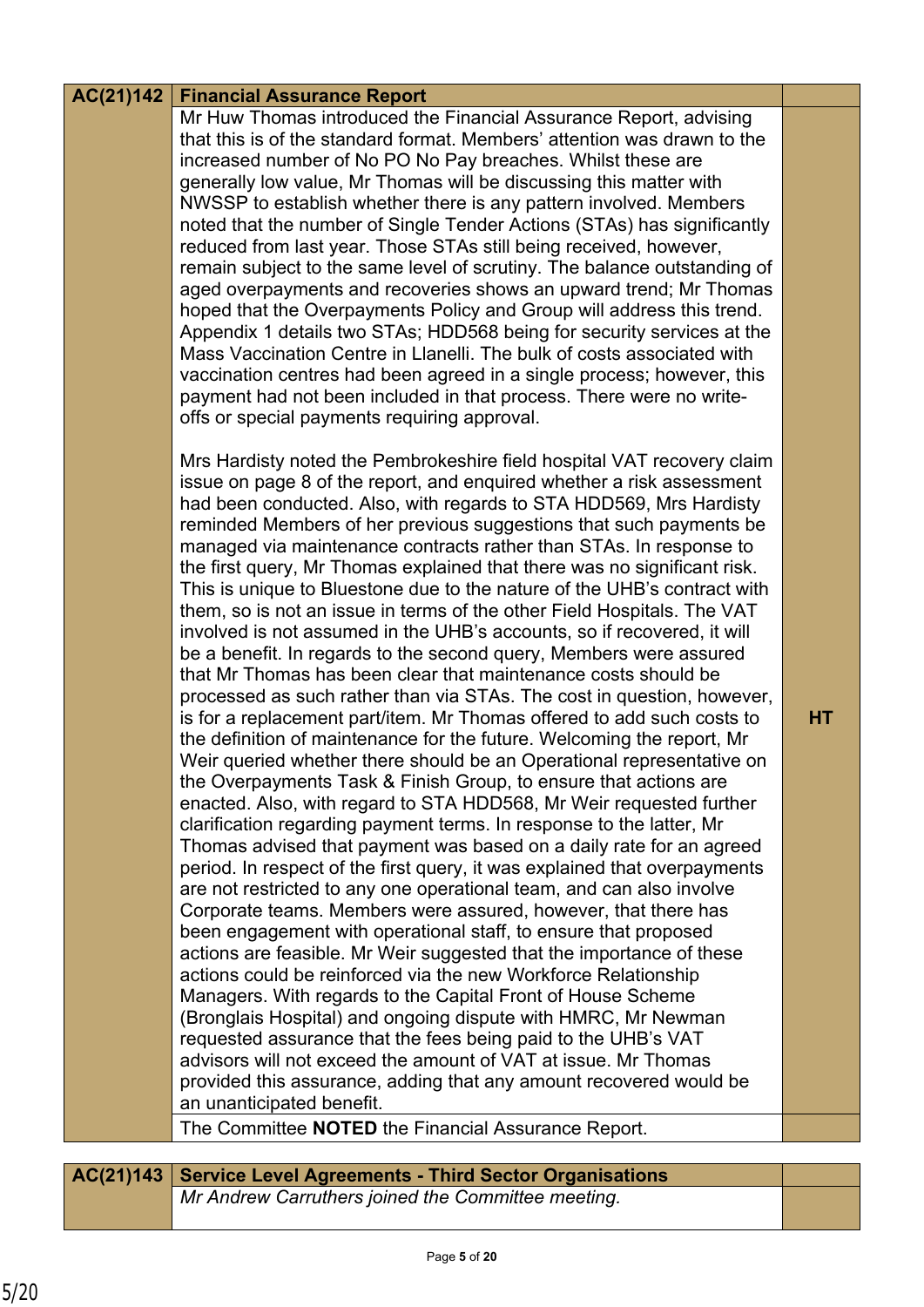Mr Andrew Carruthers presented the Service Level Agreements - Third Sector Organisations report noting that, whilst there are extenuating circumstances surrounding all of the SLAs presented, there are also actions which can and should be taken to strengthen processes, to mitigate the risk of recurrence. Certain recommissioning delays have resulted from the impact of the COVID-19 pandemic. Mr Carruthers hoped that the report sets out the issues and why the UHB finds itself in the position it is.

Noting the intention to conduct a review of Palliative Care Services, and the figures in Annex A, Professor Gammon expressed concern regarding the UHB's capacity to deliver and ability to manage the risks associated with this being classified as an essential service. Mr Carruthers felt that this was a valid concern, whilst noting that the associated Strategy has not yet been finalised. The concerns outlined by Professor Gammon will be key in considering the Strategy and whether the UHB require ongoing interim arrangements until such time as it can establish sufficient local service capacity. Mrs Hardisty welcomed the informative report. In regards to Mental Health Services, Members heard that Mind and Hafal are both members of the national Mental Health Partnership Board and the Ministerial Oversight Group, suggesting an expectation that they will contribute to Mental Health provision solutions going forward. Whilst emphasising that there are no issues with the quality of service offered by these providers, Mrs Hardisty felt that the proposals presented may put HDdUHB in a slightly unusual position with respect to Welsh Government expectations. The inclusion of Mind and Hafal in national discussions also raises the question of service providers being involved in planning solutions, and whether this presents a conflict of interests/governance issue. Mr Carruthers advised that, in certain cases, the organisations identified are the only providers operating in those areas. However, the wider issue around governance is one which should probably be flagged. Mr Thomas explained that the organisations being discussed have an advocacy role as part of their charitable status. It is their commercial arm that the UHB would be negotiating with for commissioning purposes, and this should be subject to the same rigour as any other commercial arrangement. Whilst recognising this, there was concern that the 'line' between charitable and commercial operations can be less defined than might be desirable in some cases. Mr Thomas offered to raise this issue with other Directors of Finance.

Mr Newman requested clarification regarding the statement on page 2 that 'all SLA's were reviewed for service delivery, performance and value for money in 2019. New service specifications were developed, and SLA's issued until 31<sup>st</sup> March 2023 to allow for a robust recommissioning exercise.' In response, Mr Carruthers stated that there had potentially been a misunderstanding at Directorate level regarding the detail of what had been agreed at Board. It was confirmed that there are detailed plans in place to conduct a procurement/recommissioning exercise at the end of 2022. Suggesting that the continuation of arrangements with Third Sector organisations essentially forms an STA by another route, Mr Newman noted a lack of clarity around how this had been agreed, and enquired whether the Directorate are aware of the Executive Team's concerns. Mr Carruthers advised that he and Mr

**HT**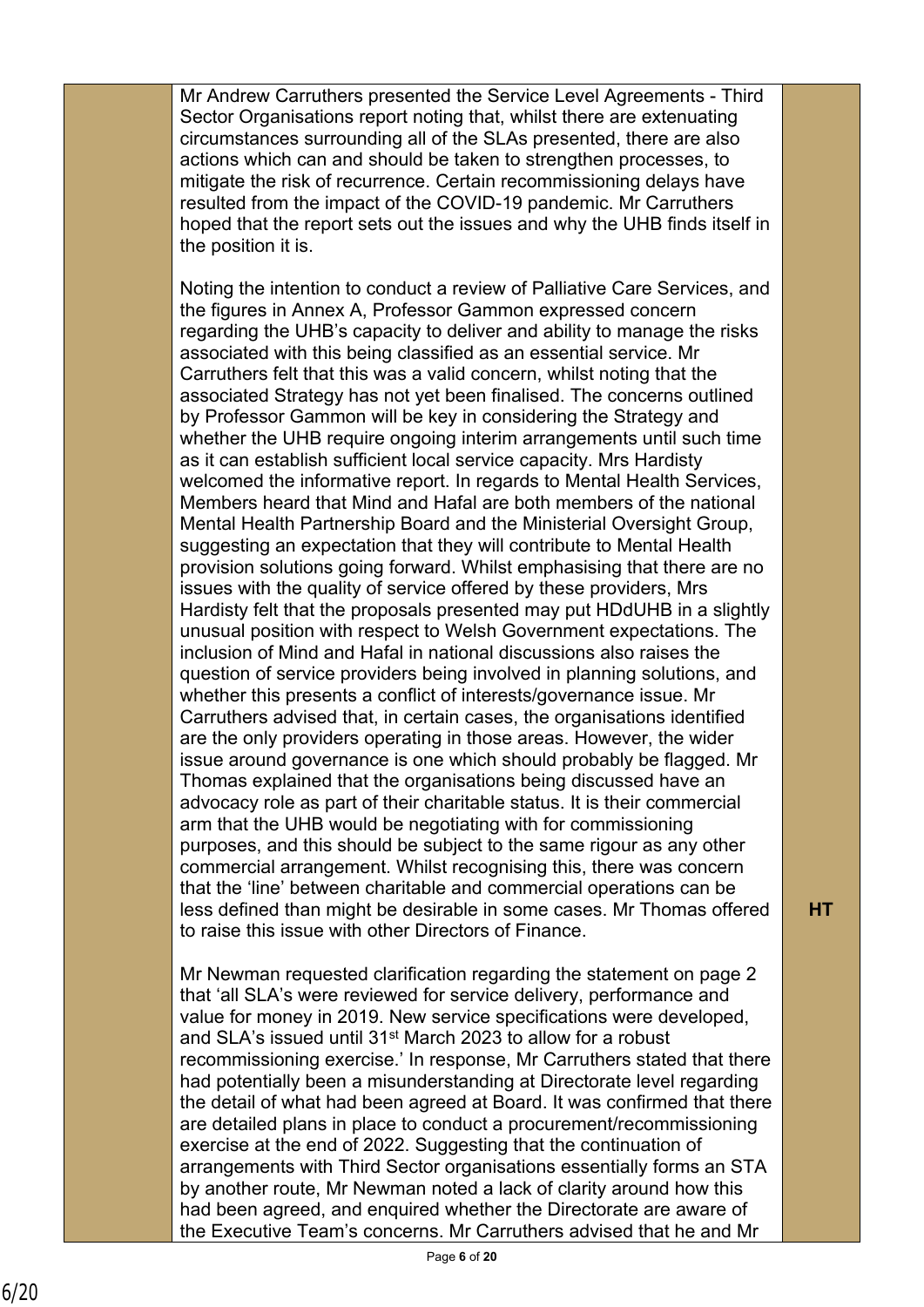|           | Thomas had held detailed and robust discussions with the Directorate<br>to ensure that they are cognisant of concerns. Members were also<br>assured that there is a robust commissioning process in place. Mr<br>Thomas advised that the UHB has an extremely complex environment<br>of non-recurrent funding arrangements, with particular challenges within<br>operations. In Mental Health and the Counties especially, there is a<br>situation whereby the organisation is almost faced with a 'fait accompli'<br>in terms of such arrangements. Mr Thomas recognised that further work<br>is required, including the need to consider the role and involvement of<br>the contracting team going forward.<br>Mr Carruthers left the Committee meeting.<br>The Committee NOTED the Service Level Agreements agreed and the                                                                                                                                                                                                                                                                                                                                                                                                                                                                                                                                                                                                                                                                                                                                                                                       |  |
|-----------|---------------------------------------------------------------------------------------------------------------------------------------------------------------------------------------------------------------------------------------------------------------------------------------------------------------------------------------------------------------------------------------------------------------------------------------------------------------------------------------------------------------------------------------------------------------------------------------------------------------------------------------------------------------------------------------------------------------------------------------------------------------------------------------------------------------------------------------------------------------------------------------------------------------------------------------------------------------------------------------------------------------------------------------------------------------------------------------------------------------------------------------------------------------------------------------------------------------------------------------------------------------------------------------------------------------------------------------------------------------------------------------------------------------------------------------------------------------------------------------------------------------------------------------------------------------------------------------------------------------------|--|
|           | process put in place to address the issue.                                                                                                                                                                                                                                                                                                                                                                                                                                                                                                                                                                                                                                                                                                                                                                                                                                                                                                                                                                                                                                                                                                                                                                                                                                                                                                                                                                                                                                                                                                                                                                          |  |
| AC(21)144 | Post Payment Verification (PPV) End of Year Report                                                                                                                                                                                                                                                                                                                                                                                                                                                                                                                                                                                                                                                                                                                                                                                                                                                                                                                                                                                                                                                                                                                                                                                                                                                                                                                                                                                                                                                                                                                                                                  |  |
|           | Ms Rhian Bond, Ms Amanda Legge and Ms Amanda Mort joined the<br>Committee meeting.                                                                                                                                                                                                                                                                                                                                                                                                                                                                                                                                                                                                                                                                                                                                                                                                                                                                                                                                                                                                                                                                                                                                                                                                                                                                                                                                                                                                                                                                                                                                  |  |
|           | Ms Amanda Legge presented the Post Payment Verification (PPV) End<br>of Year Report, explaining that this only covers General Medical<br>Services (GMS) for the time being, although the team are exploring the<br>feasibility of remote PPV visits to General Ophthalmic Services (GOS).<br>Following an instruction from Welsh Government that these can take<br>place, remote visits will be conducted via MS Teams for those practices<br>with Office 365. It was hoped that visits will begin in October 2021, and<br>preparatory training events for Ophthalmic practices are planned. Visits<br>have taken place to assess the feasibility of Pharmacy service checks<br>via the Quality and Safety Scheme. A video guide for GMS has been<br>created and published on the NWSSP Intranet. There will be PPV<br>Roadshow events taking place from November 2021 onwards, and a<br>questionnaire has been developed and circulated. The PPV team has<br>begun meetings with local and national Counter Fraud teams. They<br>contribute to the All Wales Group and meet with Health Boards on a<br>quarterly basis. With regards to the report presented, all practice visit<br>reports have been closed/finalised. The average claim error percentage<br>for HDdUHB (at 18.34%) is somewhat higher than the All Wales figure<br>of 12.49%. However, as an error rate of over 10% triggers a revisit, this<br>will also produce a higher error percentage rate. Going forward, the<br>PPV team will split GMS statistics into routine visits and revisits and<br>combined figures, to make the report clearer. |  |
|           | Mrs Hardisty expressed concern regarding the figures for Practices 8 to<br>15 – Practice 10 particularly – noting high error rates; and requested<br>assurance that these issues are being addressed urgently and not left<br>until revisits for resolution. Ms Legge assured Members that practices<br>are offered retraining. Ms Amanda Mort advised that most of the revisits<br>had been triggered by new services having been introduced, which<br>practices were struggling to become accustomed to processing. This<br>issue should lessen as time goes on and the error rates should be<br>rectified. Mrs Hardisty suggested that this explanation may be<br>reasonable in the case of one practice; however, due to the numbers<br>involved, it did not really provide reassurance. Agreeing, Mr Newman<br>reminded Members of similar discussions at previous meetings. Mr<br>$Dao \rightarrow \neg f$                                                                                                                                                                                                                                                                                                                                                                                                                                                                                                                                                                                                                                                                                                    |  |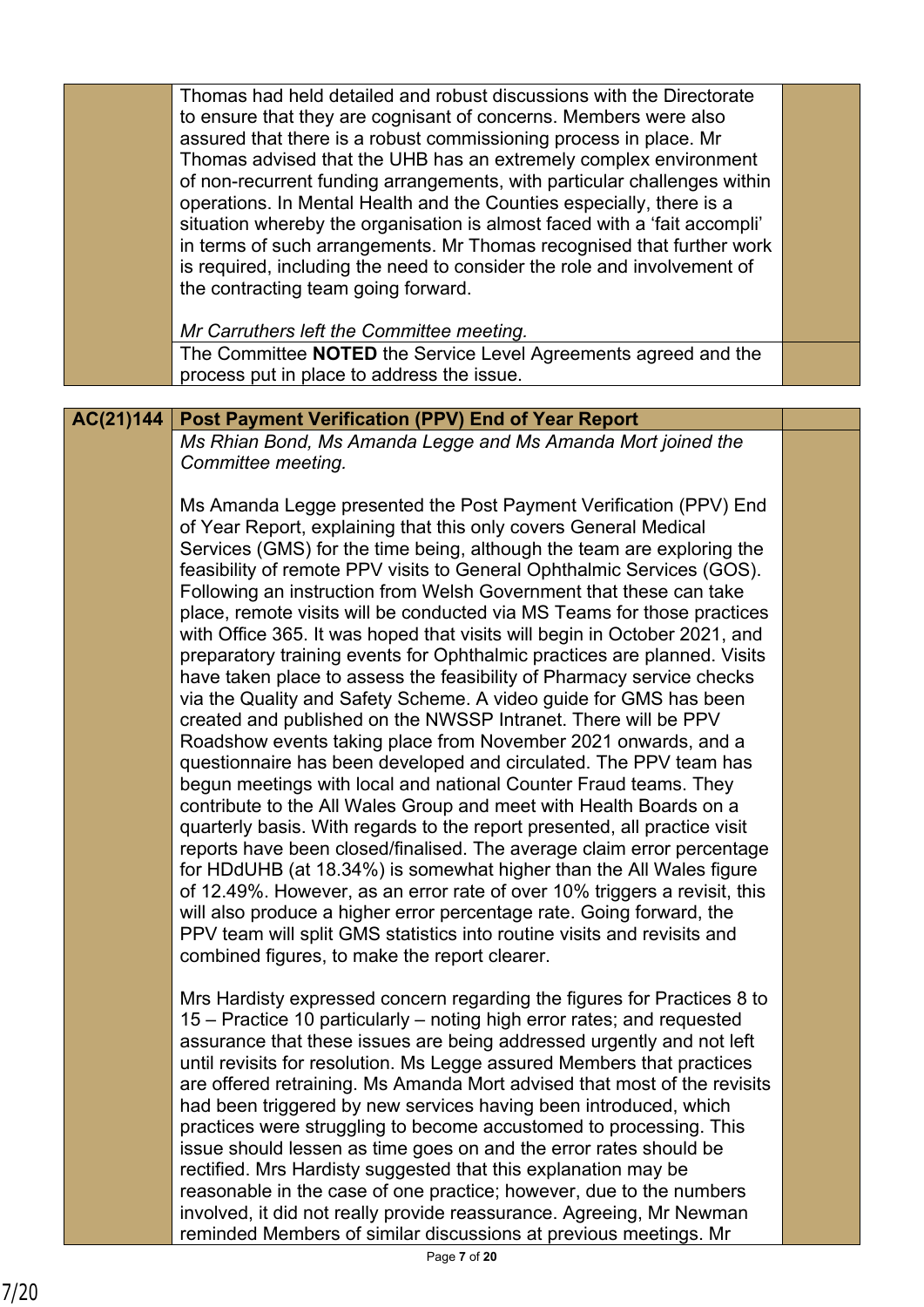Thomas emphasised that the PPV and Counter Fraud teams have a strong working relationship, which would be beneficial in the case of any suspect activity. Whilst accepting that any amount is unacceptable, it was highlighted that the amount recovered in 2019/20 was £40k in total. In response, Mr Newman highlighted that this is a recurrent issue, and Mrs Hardisty added that there is also the question of triangulation of data. PPV data needs to be triangulated with information from regulator/inspectorate visits, such as Healthcare Inspectorate Wales, for example. The issue is further exacerbated by the lack of a Primary Care committee, as there is no longer a forum which views all of the relevant data/detail. Ms Rhian Bond advised Members that there are robust processes in place within the Primary Care team, and assured them that clinical issues are considered alongside PPV data. The team operate active interventions with requirements for action plans. Ms Bond suggested that there are cases of genuine misunderstandings, for example where national guidance is ambiguous. Members also heard that the Primary Care Contracting Group has recently been reconstituted and that this considers a single dashboard of all GP practice data. The Group will report into the Operational Quality, Safety and Experience Sub-Committee. Thanking Ms Bond for this additional information and assurance, Mr Newman enquired whether the Primary Care team is addressing the issues relating to Practice 10. Ms Bond confirmed that support is being provided to this practice and others. The team works with practices, tailoring the response to the issues involved and preparing an action plan. Counter Fraud colleagues are involved when necessary.

*Ms Amanda Legge and Ms Amanda Mort left the Committee meeting.* The Committee **NOTED** the contents of the PPV End of Year Report.

| AC(21)145   NHS Pension Scheme Year End Processing 2021         |  |
|-----------------------------------------------------------------|--|
| Mr Thomas introduced the NHS Pension Scheme Year End Processing |  |
| 2021 report. In response to a query regarding what constitutes  |  |
| 'excluded errors', Mr Thomas explained that this refers to work |  |
| conducted by the NHS Pensions Agency and that the report is as  |  |
| presented. The UHB is not provided with any additional detail.  |  |
| The Committee NOTED the contents of the NHS Pension Scheme Year |  |
| End Processing 2021 Report.                                     |  |

**Primary Care PPV Update Report AC(21)146** Ms Bond presented the Primary Care PPV Update Report, stating that this focuses on GMS and reflects a service exiting a period of contract reset. There were no further comments or queries. *Ms Rhian Bond left the Committee meeting.* The Committee **NOTED** the contents of the Primary Care PPV Update Report.

# **AC(21)147 Audit Wales Update**

Ms Anne Beegan provided an update on Audit Wales' performance audit work, noting that several reports due to come to this meeting have been deferred to October 2021. Audit Wales is experiencing a slight backlog of work; however the Quality Governance report is due to be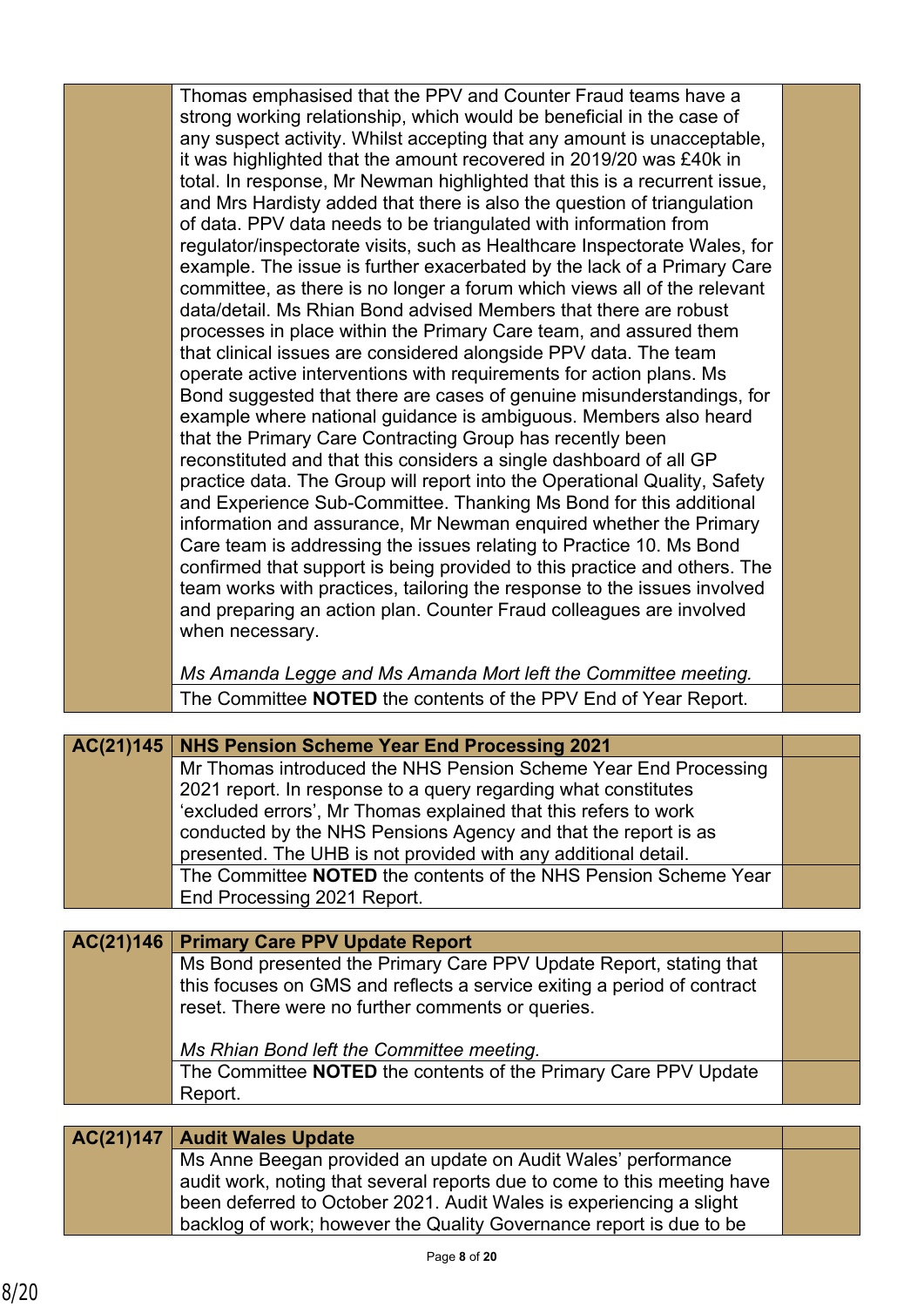|           | published imminently, followed by the Referral to Treatment Monies<br>report. Field work on the Structured Assessment is ending and Ms<br>Beegan will discuss with the Board Secretary where in the UHB<br>committee structure this is reported. In response to a query regarding<br>whether the remaining reports are anticipated to the timescales<br>indicated, Ms Beegan confirmed that this was the case, with the<br>possible exception of the Orthopaedics report. This is more complex, as<br>it involves other Health Boards, and Audit Wales has had to prioritise<br>COVID-19 related audits.<br>The Committee <b>NOTED</b> the Audit Wales Update. |  |
|-----------|----------------------------------------------------------------------------------------------------------------------------------------------------------------------------------------------------------------------------------------------------------------------------------------------------------------------------------------------------------------------------------------------------------------------------------------------------------------------------------------------------------------------------------------------------------------------------------------------------------------------------------------------------------------|--|
|           |                                                                                                                                                                                                                                                                                                                                                                                                                                                                                                                                                                                                                                                                |  |
| AC(21)148 | <b>Management Response to the Structured Assessment 2021:</b>                                                                                                                                                                                                                                                                                                                                                                                                                                                                                                                                                                                                  |  |
|           | <b>Phase 1 - Operational Planning Arrangements</b>                                                                                                                                                                                                                                                                                                                                                                                                                                                                                                                                                                                                             |  |
|           | Mr Lee Davies re-joined the Committee meeting.                                                                                                                                                                                                                                                                                                                                                                                                                                                                                                                                                                                                                 |  |
|           |                                                                                                                                                                                                                                                                                                                                                                                                                                                                                                                                                                                                                                                                |  |
|           | Mr Lee Davies reminded Members that Audit Wales had prepared an<br>extremely helpful report, which had been presented to the previous<br>meeting. The UHB had agreed all recommendations, and now<br>presented the management response for consideration.                                                                                                                                                                                                                                                                                                                                                                                                      |  |
|           | Referencing Recommendation 2, Mr Maynard Davies noted the<br>timescale for the first action was August 2021 and enquired whether<br>there was any update on progress. Mr Lee Davies confirmed that he<br>had made changes within the team to divert staff resources in the short-<br>term. In response to a query regarding ability/capacity to meet the<br>timescales outlined, Mr Lee Davies advised that he was confident<br>actions can be achieved.                                                                                                                                                                                                       |  |
|           |                                                                                                                                                                                                                                                                                                                                                                                                                                                                                                                                                                                                                                                                |  |
|           | Mr Lee Davies left the Committee meeting.<br>The Committee AGREED that the management response provides                                                                                                                                                                                                                                                                                                                                                                                                                                                                                                                                                        |  |
|           | assurance that the 4 new recommendations within the report will be                                                                                                                                                                                                                                                                                                                                                                                                                                                                                                                                                                                             |  |
|           | addressed appropriately.                                                                                                                                                                                                                                                                                                                                                                                                                                                                                                                                                                                                                                       |  |
|           |                                                                                                                                                                                                                                                                                                                                                                                                                                                                                                                                                                                                                                                                |  |
| AC(21)149 | <b>Welsh Health Specialised Services Committee (WHSSC)</b>                                                                                                                                                                                                                                                                                                                                                                                                                                                                                                                                                                                                     |  |
|           | <b>Governance Arrangements</b>                                                                                                                                                                                                                                                                                                                                                                                                                                                                                                                                                                                                                                 |  |
|           | Dr Kloer re-joined the Committee meeting.                                                                                                                                                                                                                                                                                                                                                                                                                                                                                                                                                                                                                      |  |
|           |                                                                                                                                                                                                                                                                                                                                                                                                                                                                                                                                                                                                                                                                |  |
|           | Members noted that this report had been scheduled to be presented to<br>the June 2021 meeting; however, governance dictated that it be<br>considered by the Audit Committee of Cwm Taf Morgannwg UHB (as                                                                                                                                                                                                                                                                                                                                                                                                                                                       |  |
|           | host organisation) in the first instance. Dr Kloer welcomed this review of                                                                                                                                                                                                                                                                                                                                                                                                                                                                                                                                                                                     |  |
|           | WHSSC's governance arrangements, and advised that all the<br>organisations which comprise WHSSC will consider this report at their                                                                                                                                                                                                                                                                                                                                                                                                                                                                                                                             |  |
|           | Audit Committees. Members were reminded that HDdUHB is part of                                                                                                                                                                                                                                                                                                                                                                                                                                                                                                                                                                                                 |  |
|           | WHSSC and, as such, is instrumental in ensuring the report's                                                                                                                                                                                                                                                                                                                                                                                                                                                                                                                                                                                                   |  |
|           | recommendations are taken forward. One of the key issues the UHB                                                                                                                                                                                                                                                                                                                                                                                                                                                                                                                                                                                               |  |
|           | would wish to accentuate and clarify relates to escalation arrangements                                                                                                                                                                                                                                                                                                                                                                                                                                                                                                                                                                                        |  |
|           | for concerns regarding services commissioned from WHSSC, and from                                                                                                                                                                                                                                                                                                                                                                                                                                                                                                                                                                                              |  |
|           | other providers. Mrs Wilson informed Members that the report has been                                                                                                                                                                                                                                                                                                                                                                                                                                                                                                                                                                                          |  |
|           | considered by both WHSSC and Cwm Taf UHB. It is a standing item on                                                                                                                                                                                                                                                                                                                                                                                                                                                                                                                                                                                             |  |
|           | the agenda for the national Board Secretaries meeting, and work is                                                                                                                                                                                                                                                                                                                                                                                                                                                                                                                                                                                             |  |
|           | underway to explore how to improve HDdUHB's relationship with                                                                                                                                                                                                                                                                                                                                                                                                                                                                                                                                                                                                  |  |
|           | WHSSC. It was suggested that the response to the report from Welsh                                                                                                                                                                                                                                                                                                                                                                                                                                                                                                                                                                                             |  |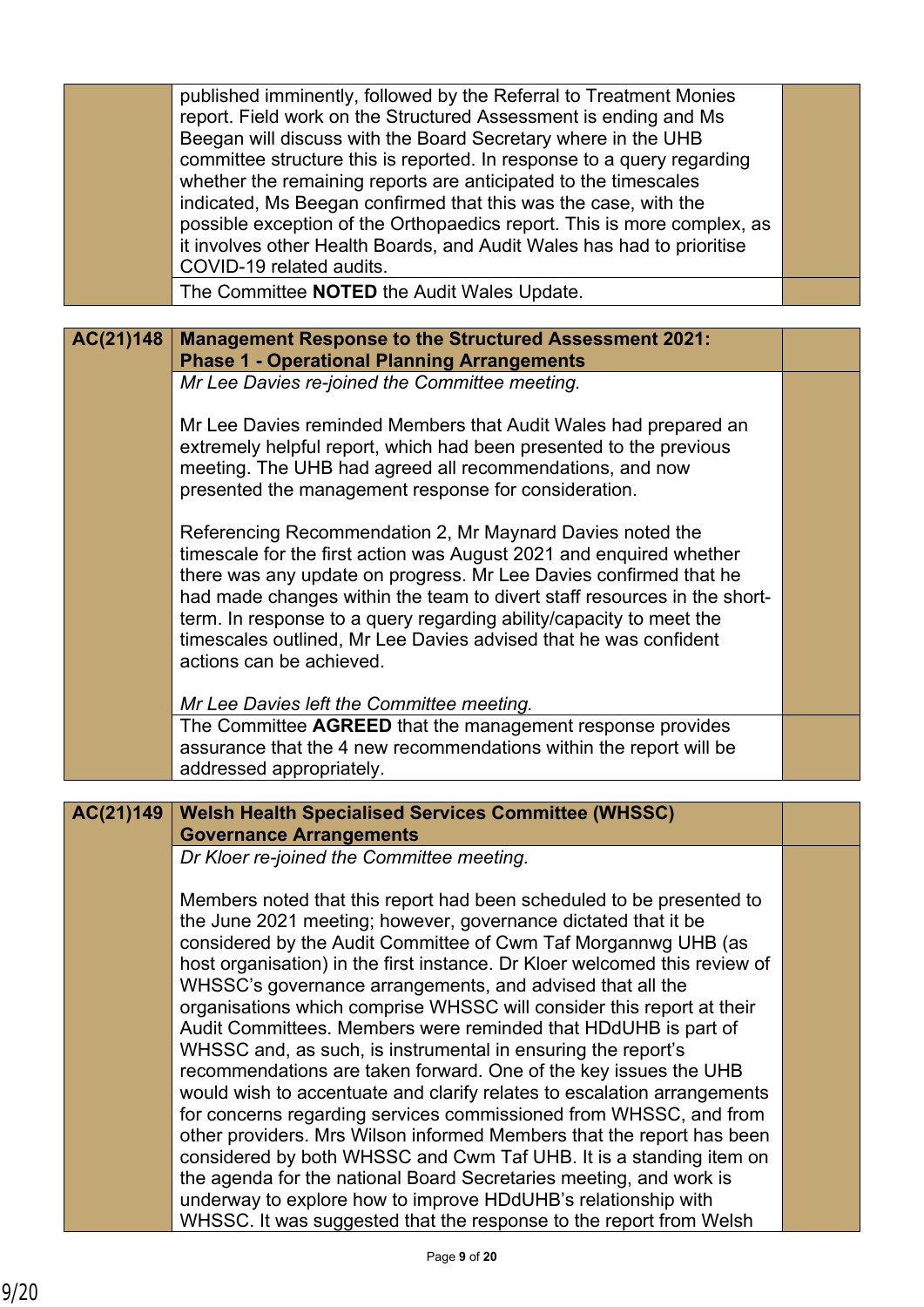| Government was not as robust as it might be; Audit Wales will be         |              |
|--------------------------------------------------------------------------|--------------|
| revisiting this with Welsh Government. Mr Newman and Mrs Hardisty        |              |
| agreed that the response requires strengthening, and that the response   |              |
| to Recommendation 4b is particularly unsatisfactory, given previous      |              |
| issues around lack of clarity regarding how services are provided and/or |              |
| moved when necessary. Mr Newman enquired whether the report had          |              |
| been considered by Cwm Taf in a finalised state, together with           |              |
| management response. Ms Beegan committed to establish whether this       | <b>AB</b>    |
| was the case. Members heard that an update on the management             |              |
| response is scheduled for the WHSSC Joint Committee meeting in           |              |
| January 2022. Mrs Wilson would liaise with the WHSCC Committee to        |              |
| ensure that information and updates are shared. Given the significance   |              |
| of this report and the concerns regarding the management response, it    |              |
| was agreed that this matter would be highlighted to Board. Mrs Wilson    | <b>PN/JW</b> |
| also suggested that steps need to be taken to ensure that future Board   |              |
| discussions with WHSSC are constructive and produce results, rather      |              |
| than being simply an annual reporting exercise.                          |              |
|                                                                          |              |
|                                                                          |              |

*Dr Kloer left the Committee meeting.*

The Committee **NOTED** the Audit Wales WHSSC Governance Arrangements report.

**AC(21)150 Orthopaedic Services Follow-up** DEFERRED to 19<sup>th</sup> October 2021 meeting.

# **AC(21)151 Review of the Sustainable Use of RTT Monies** DEFERRED to 19<sup>th</sup> October 2021 meeting.

| AC(21)152 Quality Governance                       |  |
|----------------------------------------------------|--|
| DEFERRED to 19 <sup>th</sup> October 2021 meeting. |  |

### **AC(21)153 Supporting Staff Wellbeing during COVID-19** DEFERRED to 19<sup>th</sup> October 2021 meeting.

| AC(21)154 | <b>Internal Audit Plan Progress Report</b>                                                                                                                                                                                                                                                                                                                                                                                                                                                                                                                                                                                                                                                         |  |
|-----------|----------------------------------------------------------------------------------------------------------------------------------------------------------------------------------------------------------------------------------------------------------------------------------------------------------------------------------------------------------------------------------------------------------------------------------------------------------------------------------------------------------------------------------------------------------------------------------------------------------------------------------------------------------------------------------------------------|--|
|           | Mr James Johns presented the Internal Audit (IA) Plan Progress report,<br>advising that Section 2 highlights the audits concluded since the<br>previous meeting, two of which had received a rating of Limited<br>Assurance. The report also provides an update on progress/delivery of<br>other audits, including those deferred to the October 2021 meeting.<br>Referencing paragraph 3.7, Mr Johns reported that he and the Director<br>of Audit & Assurance had met with the ARAC Chair and Board<br>Secretary to discuss previous requests to provide information regarding<br>audits. As a result, it had been agreed that audits would be categorised<br>into type by scale and complexity. |  |
|           | The Committee <b>NOTED</b> progress with the plan for current year and the<br>assurance available from the finalised Internal Audit reports.                                                                                                                                                                                                                                                                                                                                                                                                                                                                                                                                                       |  |
|           |                                                                                                                                                                                                                                                                                                                                                                                                                                                                                                                                                                                                                                                                                                    |  |
|           |                                                                                                                                                                                                                                                                                                                                                                                                                                                                                                                                                                                                                                                                                                    |  |
| AC(21)155 | <b>Radiology Directorate Internal Audit Update</b>                                                                                                                                                                                                                                                                                                                                                                                                                                                                                                                                                                                                                                                 |  |

*Mr Carruthers re-joined the Committee meeting. Ms Sarah Perry joined the Committee meeting.*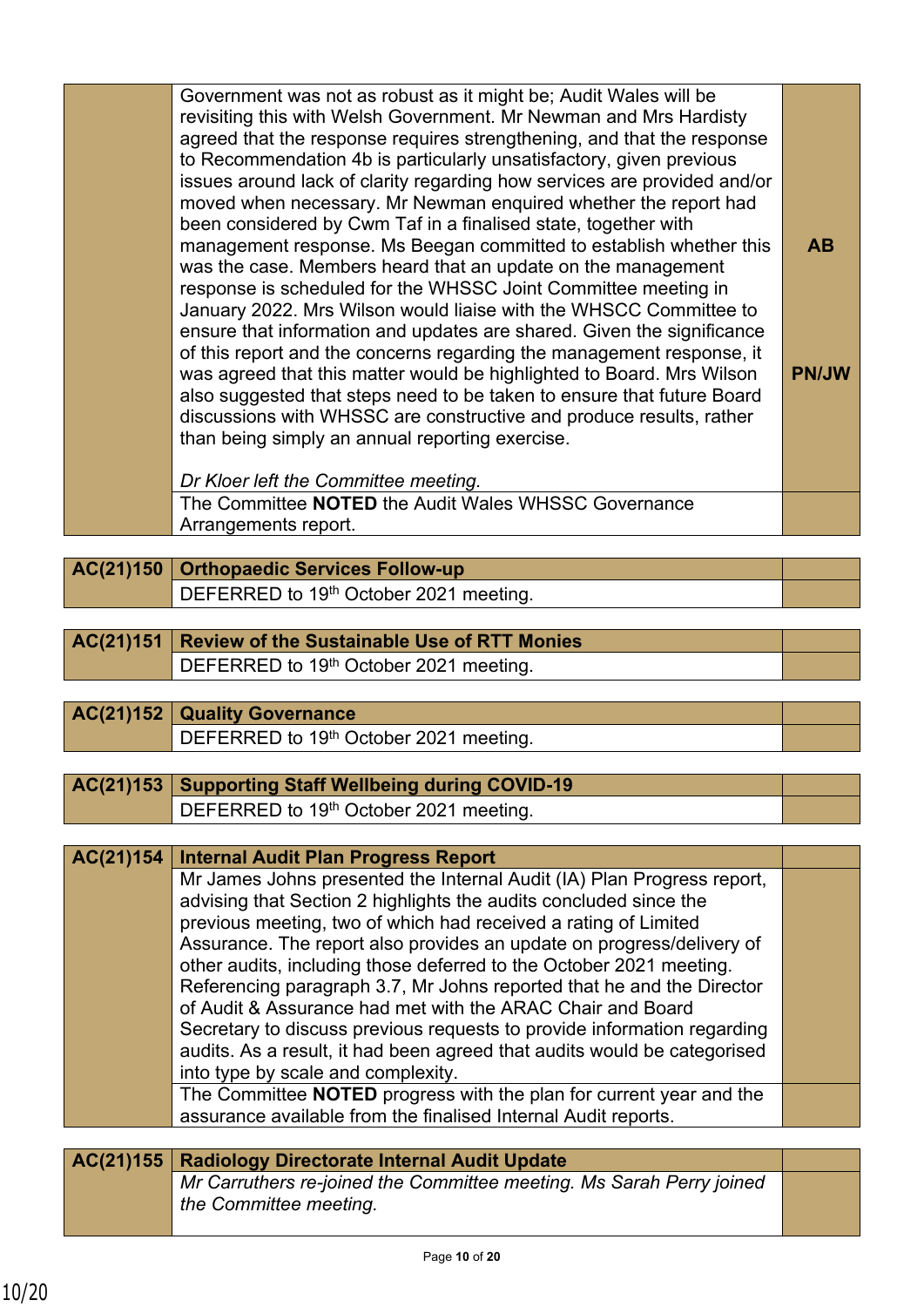Introducing the Radiology Directorate Internal Audit Update report, Mr Carruthers stated that he was disappointed to be presenting a report which did not reflect the level of progress he had wished. Mr Carruthers had hoped to be in a position whereby the process of replacing the current Out of Hours service provision was almost complete; ie rotas would have been changed, and an Organisation Change Process would have been undertaken. However, a number of issues have impacted on the UHB's ability to complete this work. Most significantly, only 5 of the 14 expected radiography graduates were recruited. There are also vacancies in other key staff groups, meaning that a move to the new shift system at this stage would make the service even more fragile. The UHB has been informed that it will receive a further 14 graduates, however, there is no guarantee that these will materialise. The 5 recruited this year had been absorbed into vacancies in the Band 6 establishment, rather than providing additional Band 5 support as originally intended. The Directorate has significantly overspent, due to staffing costs; the new shift system would have reduced the run-rate spend. In addition to the above, the previous Head of Service has left the UHB and, whilst a new Head of Service had been appointed, they are not due to commence in post until November 2021. Mr Carruthers felt that the Directorate should review its plans, suggesting that the new Head of Service will assist in this respect, as they may have different views or approaches regarding how posts/graduates might be utilised. A proposal had been presented to the Executive Team seeking approval to postpone replacing the current Out of Hours service provision, until such time as the newly recruited Head of Service is in post and has an opportunity to conduct a full review. Whilst this had been supported, Mr Carruthers reiterated his disappointment that more progress had not been made.

Professor Gammon, whilst appreciating the reasons for Mr Carruthers' disappointment, emphasised that the report also clearly indicates the reasons for delays in progress. Professor Gammon was, however, concerned by ongoing issues with graduate recruitment, which have impacted severely on the UHB's plans. Members were reminded that Health Boards submit workforce plans to Health Education and Improvement Wales (HEIW), and that universities are commissioned to provide student places on the basis of these plans. In addition, NWSSP have 'streamlining' processes in place around graduate recruitment. Despite all of these planning processes, HDdUHB has received only 5 of the 14 allocated graduates. Professor Gammon enquired as to the extent the UHB is escalating this as an issue to HEIW and NWSSP, suggesting that there is an obligation on these other organisations to support delivery of services. Failure to recruit graduate posts is no fault of the operational teams or departments involved. This was not an isolated incident, and Professor Gammon felt that the Board should be conversing with HEIW and NWSSP to agree a future strategy. Mr Carruthers advised that he and Mrs Lisa Gostling would be taking this forward at Executive level; Professor Gammon indicated that he would also discuss this matter with Mrs Gostling, and request that it is considered at the next People, Organisational Development & Culture Committee (PODCC) meeting. Whilst it was recognised that graduates will always exercise choice in recruitment processes, Professor Gammon suggested that pressure should be exerted on universities to

**JG/LG**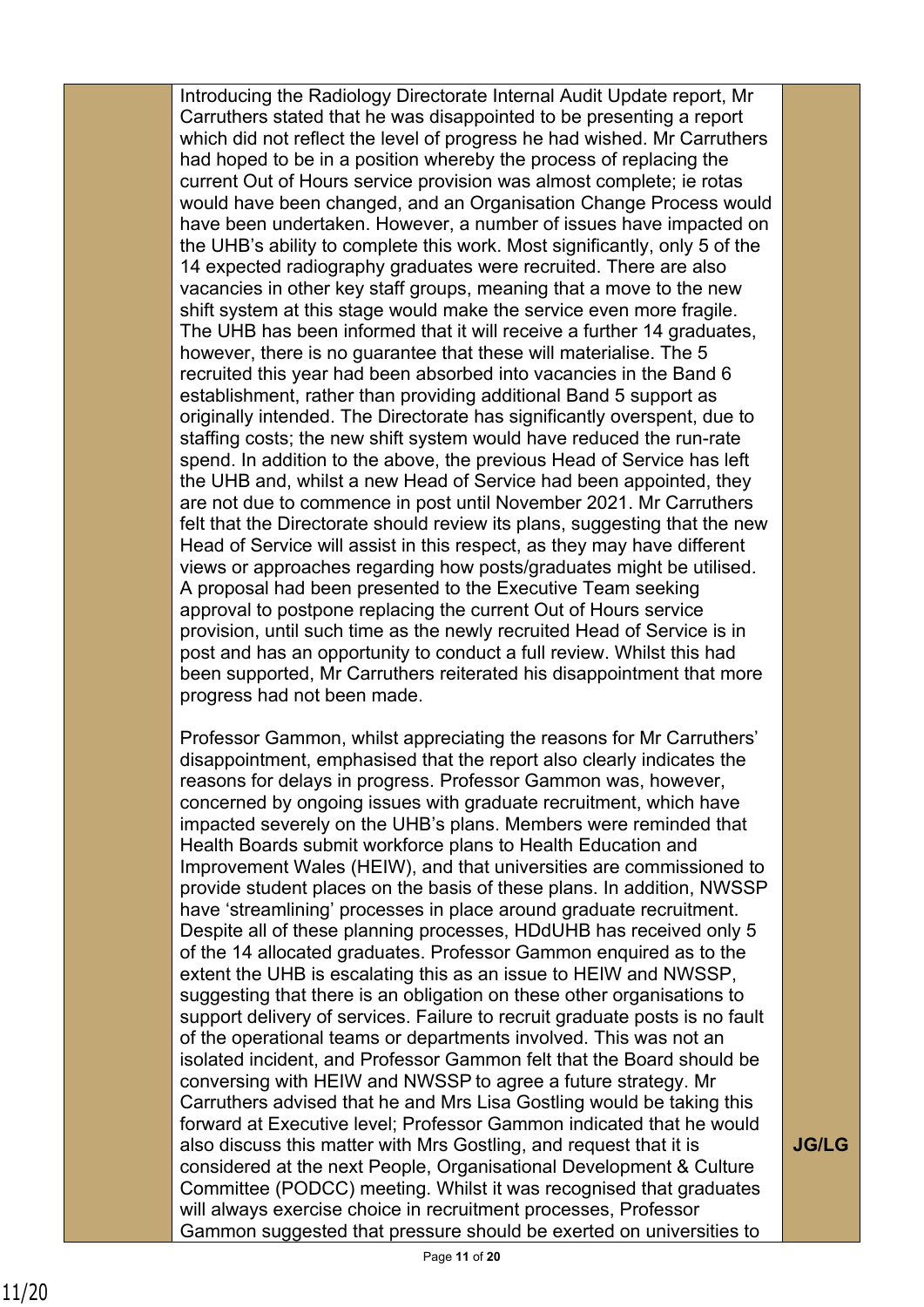ensure sufficient final placements in HDdUHB and that efforts be made to ensure that students' experience during these placements is positive. In response to a request for information on why the allocated graduates did not take up posts at HDdUHB, Ms Sarah Perry advised that Cardiff & Vale UHB had proved an extremely popular choice.

Mr Newman also acknowledged Mr Carruthers' disappointment, and agreed that the reasons behind low numbers of graduate appointments need to be clarified. It was emphasised that, without sufficient staff to deliver them, any plans – however robust – are inoperable. Shortfalls in staff result in increased locum and agency costs and poor outcomes for patients. Mr Carruthers confirmed that Radiology incurs significant agency staffing costs, of approximately £1m per year. Mrs Hardisty shared the concerns of other Members, whilst wondering whether a lack of establishment staff also contributes to poor supervision of students, leading to a poor experience. Also, how it is possible for Cardiff & Vale UHB to accommodate the additional graduates they must have accepted. Mrs Hardisty expressed concern that the report refers only to the four acute sites, highlighting that Radiology services are also provided at Cardigan, Tenby, Llandovery and South Pembrokeshire. The somewhat lengthy timescales within the report were also queried, assuming that the new Head of Service is relatively experienced. Finally, Mrs Hardisty enquired whether there is a Clinical Lead in this specialty, and how they contribute to this and wider discussions. Whilst accepting the comment regarding acute sites, Mr Carruthers reminded Members that the recommendations focus on Out of Hours and Core Services, which are only provided at the four acute hospitals. The workforce issues do impact on all services, however. With regards to the timescales, Mr Carruthers was happy to revisit these; however, they had been designed to take account of the new intake in March 2022. It may be possible to explore whether timescales can be accelerated when the new Head of Service joins.

Ms Perry advised that the Clinical Lead for Radiology is Dr Liaquat Khan, and that Dr Khan actively engages with meetings. In terms of staffing, Bronglais General Hospital is relatively well-served, there are several part-time staff at Withybush General Hospital, and a number of locums at Glangwili General Hospital and Prince Philip Hospital. The new Head of Service is Gail Davies, who has been appointed from Breast Screening Wales and is extremely experienced, with strong links across Wales. Ms Perry suggested that a key role for the new Head of Service will be to develop the site leads, and that it will be important for her to build a relationship with the teams before imposing a new shift system. As mentioned previously, the new Head of Service should also be offered the opportunity to review proposals to assess whether they represent the best approach. It will also be important to reflect on changes made in response to the COVID-19 pandemic. Mr Thomas stated that staffing within Radiology and the associated cost/ budget issues are long-standing, and will require further consideration. Referencing the table on page 4 of the report, Mr Davies observed that, assuming recruitment issues can be resolved, the changes to staffing establishment represent a significant change to the skill mix. For example, there is a proposed reduction in the number of Band 7 Radiographers from 29 to 14. Mr Davies enquired whether there has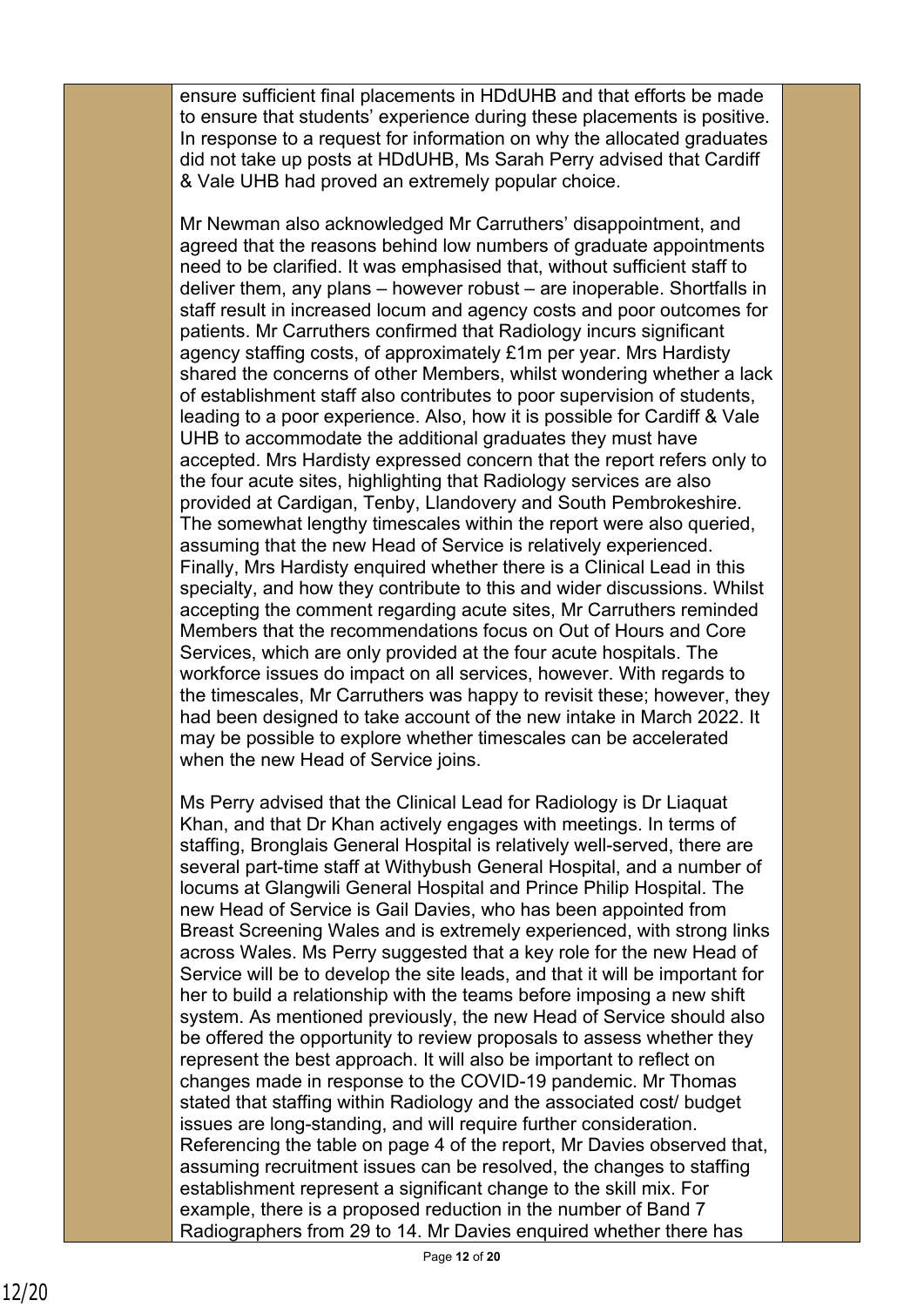|           | been engagement with staff regarding proposals. Mr Davies was also<br>surprised that Nursing and Admin Support Posts were categorised<br>together; noting that the Royal College of Nursing sets specific<br>requirements regarding the number of nurses required for certain<br>procedures, and querying whether the nursing establishment is<br>sufficient to meet these requirements. With regard to the issue of skill<br>mix, Mr Carruthers explained that there is a shortage of senior staff in<br>Radiography, and the plan is an attempt to develop junior staff and<br>trainees and become more 'agile'. Unfortunately, the recruitment issues<br>with graduates outlined earlier have impeded this plan to some extent.<br>Ms Perry stated that she was not aware of any deficit in nursing<br>numbers, but would make enquiries with site leads. Ms Beegan<br>reminded Members that a national academy for imaging had been<br>established several years ago, and that Mr Steve Moore is the lead<br>Chief Executive for imaging. Further to discussions around timescales,<br>Mr Newman indicated that he would welcome an earlier update if<br>possible; otherwise, it was suggested that an update be presented to<br>the June 2022 ARAC meeting. Mr Carruthers also advised that there<br>had been a discussion at the Quality, Safety & Experience Assurance<br>Committee (QSEAC) regarding a potential 'deep dive' into Radiology,<br>which offers another potential route for taking matters forward.<br>In view of the foregoing discussions, and recognising that it will be<br>difficult to make changes until this issue is resolved, it was agreed that<br>concerns around recruitment, particularly graduate recruitment, should<br>be flagged to the Board for discussion at a higher level.<br>Ms Perry left the Committee meeting. | <b>SP/AC</b><br><b>AC</b><br><b>PN/JW</b> |
|-----------|----------------------------------------------------------------------------------------------------------------------------------------------------------------------------------------------------------------------------------------------------------------------------------------------------------------------------------------------------------------------------------------------------------------------------------------------------------------------------------------------------------------------------------------------------------------------------------------------------------------------------------------------------------------------------------------------------------------------------------------------------------------------------------------------------------------------------------------------------------------------------------------------------------------------------------------------------------------------------------------------------------------------------------------------------------------------------------------------------------------------------------------------------------------------------------------------------------------------------------------------------------------------------------------------------------------------------------------------------------------------------------------------------------------------------------------------------------------------------------------------------------------------------------------------------------------------------------------------------------------------------------------------------------------------------------------------------------------------------------------------------------------------------------------------------------------------------------------------------------------|-------------------------------------------|
|           | The Committee:<br><b>RECEIVED</b> the report as a source of assurance that the outstanding<br>$\bullet$<br>recommendations have been progressed; whilst <b>NOTING</b> that due<br>to the mass staff shortfalls identified there is a need to postpone<br>proceeding to replace the current out of hours service provision;<br>Due to a newly recruited Head of Service, AGREED to receive a<br>$\bullet$<br>completed service review and proposal, in which to replace the out<br>of hours provision, by June 2022.                                                                                                                                                                                                                                                                                                                                                                                                                                                                                                                                                                                                                                                                                                                                                                                                                                                                                                                                                                                                                                                                                                                                                                                                                                                                                                                                            |                                           |
| AC(21)156 | <b>Field Hospital Decommissioning (Advisory Review)</b>                                                                                                                                                                                                                                                                                                                                                                                                                                                                                                                                                                                                                                                                                                                                                                                                                                                                                                                                                                                                                                                                                                                                                                                                                                                                                                                                                                                                                                                                                                                                                                                                                                                                                                                                                                                                        |                                           |
|           | Mr Johns introduced the Field Hospital Decommissioning (Advisory<br>Review) report, advising that this had focused on the strategy and<br>planning around the decommissioning process. As this was an Advisory<br>Review, there was no assurance rating; however, key issues and<br>lessons to be learned had been identified. The Executive Summary<br>outlined the significant challenges faced and efforts made, and noted<br>that the governance and reporting arrangements in place were<br>appropriate. Paragraph 2.3 highlights key issues and possible<br>alternative approaches. Section 4 summarises findings/suggestions and<br>includes the management comment/response.                                                                                                                                                                                                                                                                                                                                                                                                                                                                                                                                                                                                                                                                                                                                                                                                                                                                                                                                                                                                                                                                                                                                                                           |                                           |
|           | Mr Carruthers welcomed the report and the manner in which the review<br>had been conducted. It had provided useful information in terms of<br>potential lessons learned. Due to its ongoing nature, there is a risk of<br>forgetting the context faced by the UHB in decision-making at the<br>beginning of the COVID-19 pandemic. Based on the experience of                                                                                                                                                                                                                                                                                                                                                                                                                                                                                                                                                                                                                                                                                                                                                                                                                                                                                                                                                                                                                                                                                                                                                                                                                                                                                                                                                                                                                                                                                                  |                                           |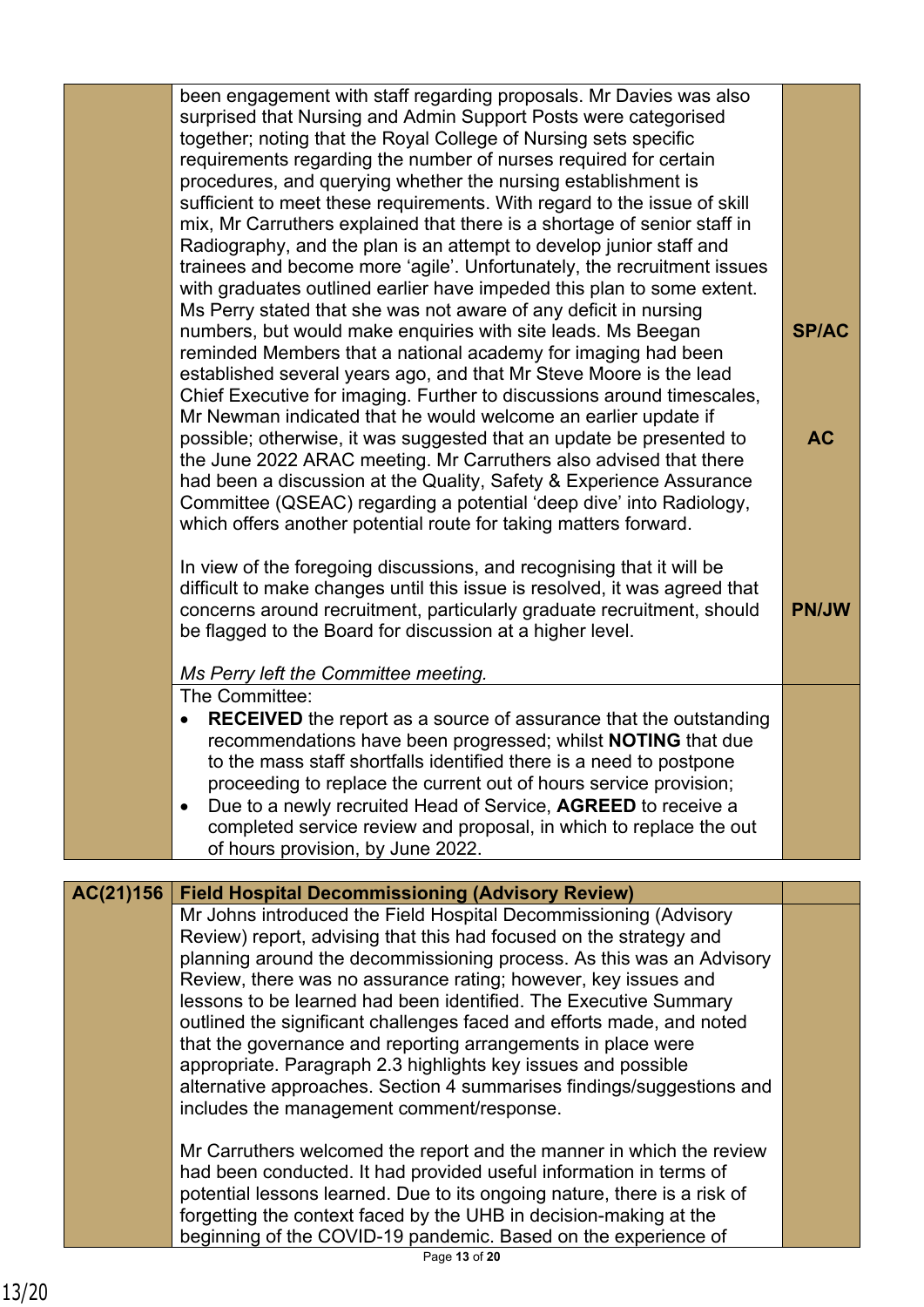|    | other countries, the organisation faced the challenge of creating 1,000                                                                        |           |
|----|------------------------------------------------------------------------------------------------------------------------------------------------|-----------|
|    | additional beds in just 8 weeks, and anticipated that the pandemic<br>would take a different path than it did. In terms of the decommissioning |           |
|    |                                                                                                                                                |           |
|    | process, Mr Carruthers explained that management support for this had                                                                          |           |
|    | presented challenges. In order to manage the Field Hospitals, which                                                                            |           |
|    | were additional facilities over and above the existing estate, staff were                                                                      |           |
|    | re-deployed. However, as the organisation returns to 'business as                                                                              |           |
|    | usual' these staff have, in general, also returned to their substantive                                                                        |           |
|    | roles. This had created the challenges mentioned above, and would<br>need to be considered in the event of similar situations in the future.   |           |
|    |                                                                                                                                                |           |
|    | Mrs Wilson noted that, whilst Advisory Reviews such as this were                                                                               |           |
|    | useful, their status makes the tracking of findings/suggestions                                                                                |           |
|    | challenging. Management responses are narrative only, with no                                                                                  |           |
|    | indication of timescale for changes/actions. It was suggested that more                                                                        |           |
|    | clarity in this regard would be helpful. Mr Johns accepted this comment,                                                                       |           |
|    | whilst noting that this particular report focuses on lessons learned rather                                                                    |           |
|    | than reflecting a formal review. It was suggested, however, that there                                                                         |           |
|    | could still be a requirement for a timescale in which to conduct a                                                                             |           |
|    | 'lessons learned' exercise; therefore, it was agreed that the<br>management lead and timescale for the 'lessons learned' exercise to be        | <b>AC</b> |
|    | undertaken would be provided in the Table of Actions. Mrs Hardisty                                                                             |           |
|    | agreed that it would be easy to overlook the context of the start of the                                                                       |           |
|    | pandemic, and queried where this review fits in terms of the forthcoming                                                                       |           |
|    | Public Inquiry. Mrs Hardisty also noted that, whilst there had been a                                                                          |           |
|    | plan in place for an Influenza pandemic, no plan existed for any other                                                                         |           |
|    | type of pandemic, which she felt was a major omission. The efforts                                                                             |           |
|    | made to ensure that Independent Members were kept informed,                                                                                    |           |
|    | however, and the success of this process should be recognised. Mr                                                                              |           |
|    | Thomas informed Members that there is work ongoing as a result of the                                                                          |           |
|    | review commissioned by HDdUHB into the costs of establishing its Field                                                                         |           |
|    | Hospitals, which he would wish to present to ARAC once complete.                                                                               |           |
|    |                                                                                                                                                |           |
|    | Mr Carruthers left the Committee meeting.                                                                                                      |           |
|    | The Committee <b>NOTED</b> the Field Hospital Decommissioning (Advisory                                                                        |           |
|    | Review) report.                                                                                                                                |           |
|    |                                                                                                                                                |           |
| 57 | <b>Welsh Language Standards (Limited Assurance)</b>                                                                                            |           |
|    | Dr Kloer re-joined the Committee meeting.                                                                                                      |           |
|    | Mr Johns introduced the Welsh Language Standards report, drawing                                                                               |           |
|    | attention to the changes made in Internal Audit report format, which it is                                                                     |           |
|    |                                                                                                                                                |           |

| AC(21)157 | <b>Welsh Language Standards (Limited Assurance)</b>                        |  |
|-----------|----------------------------------------------------------------------------|--|
|           | Dr Kloer re-joined the Committee meeting.                                  |  |
|           |                                                                            |  |
|           | Mr Johns introduced the Welsh Language Standards report, drawing           |  |
|           | attention to the changes made in Internal Audit report format, which it is |  |
|           | hoped make them more 'user friendly'. This audit had focused on how        |  |
|           | the Welsh Language Standards are embedded into the organisation            |  |
|           | and its activities, and the risks around ability to comply with the        |  |
|           | Standards. Three high priority recommendations had been made, and          |  |
|           | an assurance rating of Limited Assurance awarded. Dr Kloer fully           |  |
|           | acknowledged the need to increase the profile of the Welsh language,       |  |
|           | in a region where Welsh speakers are prominent. The UHB is not where       |  |
|           | it should be in this regard and Mr Moore, as Chief Executive,              |  |
|           | recognises that insufficient progress has been made. Mr Moore has met      |  |
|           | with Professor Gammon, Mrs Gostling and Mr Thomas in an attempt to         |  |
|           | increase momentum behind the actions outlined within the report. In        |  |
|           | addition, Mrs Gostling and Ms Delyth Raynsford (Independent Member)        |  |
|           | are developing a new Planning Objective around Welsh language and          |  |
|           | Page 14 of 20                                                              |  |
|           |                                                                            |  |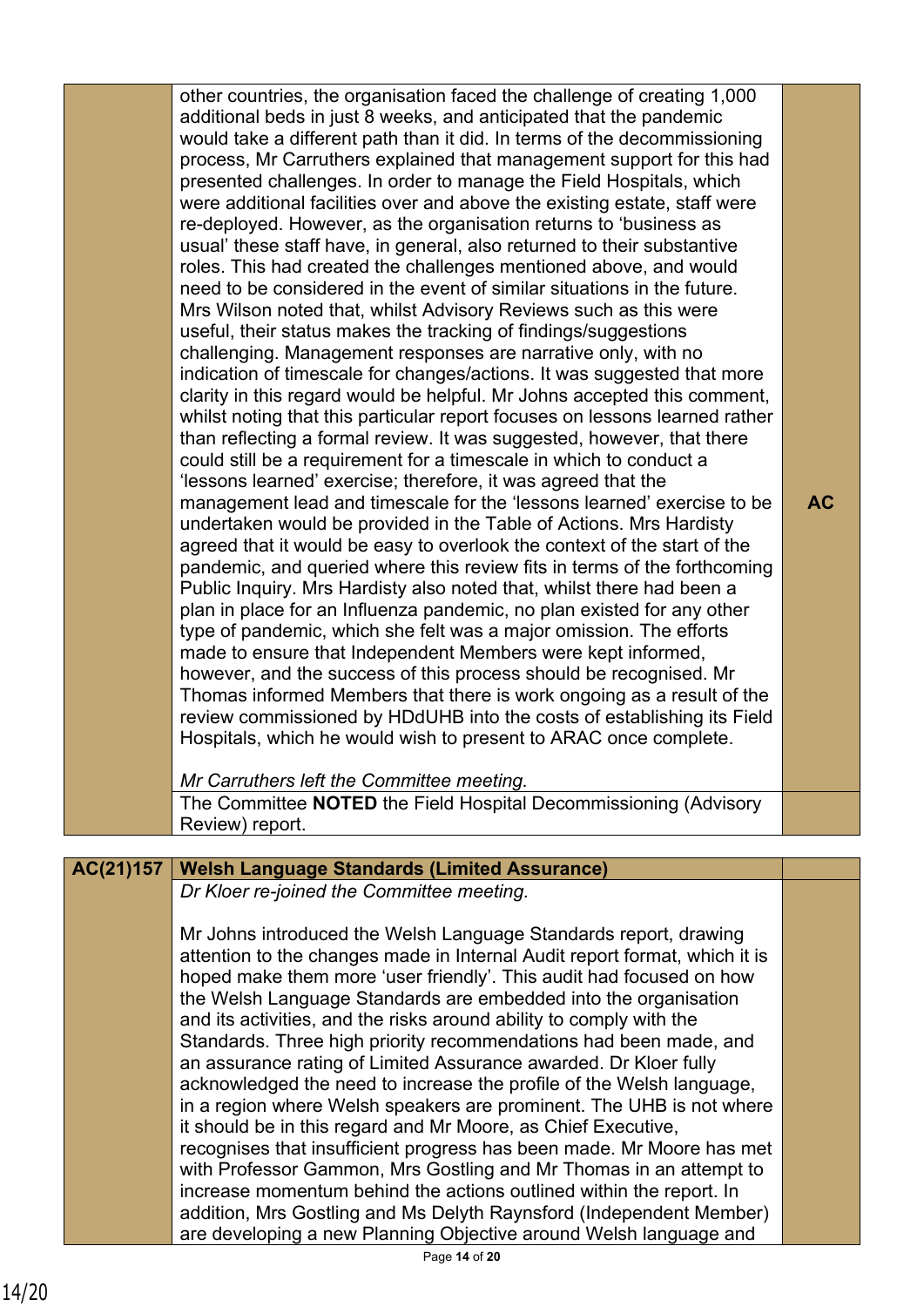culture. A vision and culture around this needs to be established within HDdUHB, as it is currently not sufficiently strong. Consideration is also being given to the Executive leadership for this area; and whether this should be Mr Moore as Chief Executive, or whether another member of the Executive team would be more appropriate. Professor Gammon felt that the findings of the report were fair, and assured Members regarding the ambitions and intentions of the Executive Team in raising the profile of the Welsh language. Professor Gammon was concerned, however, with regards to the monitoring and governance around this issue. In particular, the suggestion that different elements of the Welsh Language Standards be split between two committees. Professor Gammon was of the opinion that the PODCC should be responsible for the ongoing scrutiny of this area, in order to ensure appropriate challenge to those charged with delivery. In response, Mrs Wilson advised that the recommendations within the report will be added to the central Audit Tracker, and actions will be monitored/escalated as necessary. Findings will also be aligned to the Welsh Language Planning Objective mentioned above. Consideration will be given to whether this issue is most appropriately placed with PODCC or the Strategic Development & Operational Delivery Committee, or both. Mrs Wilson would provide an update at the next meeting. Mr Davies suggested that the timescales in the management response lack clarity; for example the timescale for Recommendation 1 does not specify whether this refers to the Welsh Language team contacting directorates, or the directorates embedding the Standards within their plans. The timescale for Recommendation 2 appears rather long. There does not appear to be a commitment for directorates to implement Recommendation 3. Mr Newman added that the timescale for Recommendation 4 also seems overly lengthy. In response, Mr Johns indicated that Recommendation 1 refers to an action by the Welsh Language team rather than directorates. Members heard that there had been dialogue around the management response, including timescales; the dates were proposed by the service. Dr Kloer agreed **JW**

that the action detailed in the management response to Recommendation 1 is for the Welsh Language team, whilst emphasising that all directorate plans should incorporate the Welsh Language Standards. The organisation should have an improved understanding of the risks involved in terms of compliance once the work outlined above has been completed. Dr Kloer was not sure why the target date for establishing a Welsh Language Steering Group was March 2022, and accepted that this may need to be brought forward. He would feed back the Committee's comments in this regard. The Committee **NOTED** the Welsh Language Standards (Limited Assurance) report.

**PK**

### **AC(21)158 Human Tissue Act (HTA) Compliance (Reasonable Assurance)** Mr Johns introduced the Human Tissue Act (HTA) Compliance report, stating that this had examined compliance across the organisation. The report had received an assurance rating of Reasonable Assurance, reflecting the positive position generally, with the audit having identified one high priority recommendation. Dr Kloer informed Members that HTA compliance spans two different service areas; mortuary services and research activities. Immediate action had been taken regarding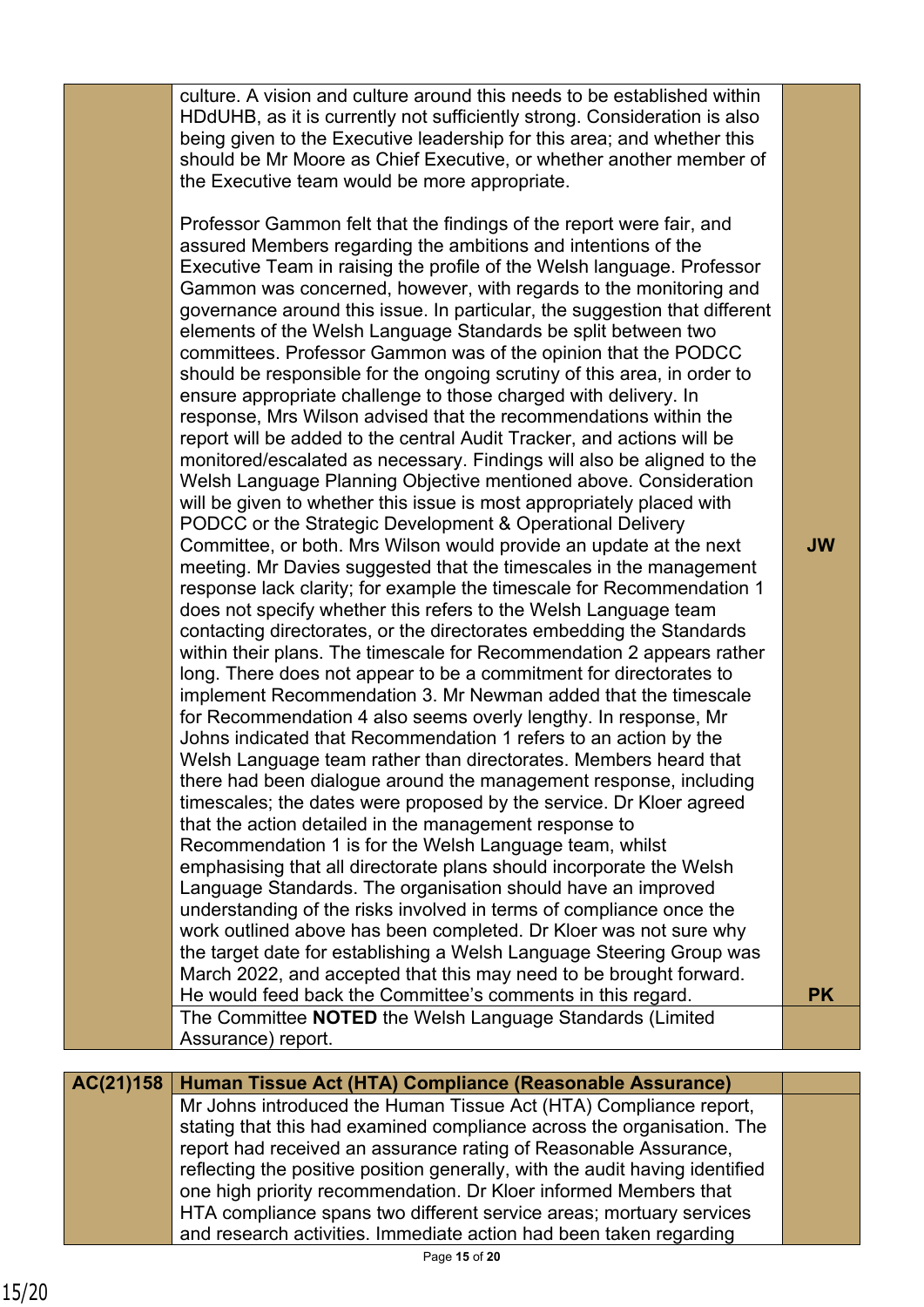|           | Recommendation 1, in relation to Biobank Internal Audits. A review of<br>capabilities and options appraisal in this respect was already being<br>undertaken, following discussion at the Research & Innovation Sub-<br>Committee. Dr Kloer was also comfortable in terms of the other actions<br>and recommendations. Members were advised that the UHB is also<br>subject to inspections from other regulators and external bodies, and it<br>is possible that they will identify other issues; if so, these will be<br>responded to and addressed via the appropriate assurance structures.<br>Mr Davies welcomed the news that prompt action has been taken<br>around the Biobank audit programme, and enquired as to the date of<br>the first planned audit. Dr Kloer advised that this had already occurred,<br>on 26 <sup>th</sup> July 2021, and that a rolling programme is in place. It was not<br>the case that audits did not take place; rather that these were reactive<br>as opposed to proactive. In terms of monitoring compliance with the<br>HTA standards, Professor Gammon enquired whether this would be via<br>the Research & Innovation Sub-Committee. Dr Kloer responded that<br>due to the split across service areas mentioned above, compliance has<br>previously been monitored separately, with only the Biobank reporting<br>via the Research & Innovation Sub-Committee. There is a need for an<br>expert view from the latter for research activities, and from Pathology in<br>relation to Mortuary services, together with an overarching view. Dr<br>Kloer is taking advice from the Board Secretary and Head of Assurance<br>& Risk regarding how best to manage this issue. Mrs Wilson assured<br>Members that the recommendations from this report will be included on<br>the central Audit Tracker, and that correspondence is also being<br>managed via the Chief Executive's Office. Concerns will be managed<br>via the Quality, Safety & Experience Committee. Processes had,<br>therefore, been put in place to fill the gap which had previously existed.<br>Highlighting the management response to Recommendation 3, Mr<br>Newman requested that 'regularly' be defined. Mrs Wilson committed to<br>follow this up with the service.<br>Dr Kloer left the meeting. | <b>JW</b> |
|-----------|-------------------------------------------------------------------------------------------------------------------------------------------------------------------------------------------------------------------------------------------------------------------------------------------------------------------------------------------------------------------------------------------------------------------------------------------------------------------------------------------------------------------------------------------------------------------------------------------------------------------------------------------------------------------------------------------------------------------------------------------------------------------------------------------------------------------------------------------------------------------------------------------------------------------------------------------------------------------------------------------------------------------------------------------------------------------------------------------------------------------------------------------------------------------------------------------------------------------------------------------------------------------------------------------------------------------------------------------------------------------------------------------------------------------------------------------------------------------------------------------------------------------------------------------------------------------------------------------------------------------------------------------------------------------------------------------------------------------------------------------------------------------------------------------------------------------------------------------------------------------------------------------------------------------------------------------------------------------------------------------------------------------------------------------------------------------------------------------------------------------------------------------------------------------------------------------------------------------------------------------------------------------------------------------------------------------|-----------|
|           |                                                                                                                                                                                                                                                                                                                                                                                                                                                                                                                                                                                                                                                                                                                                                                                                                                                                                                                                                                                                                                                                                                                                                                                                                                                                                                                                                                                                                                                                                                                                                                                                                                                                                                                                                                                                                                                                                                                                                                                                                                                                                                                                                                                                                                                                                                                   |           |
|           | The Committee NOTED the Human Tissue Act (HTA) Compliance<br>(Reasonable Assurance) report.                                                                                                                                                                                                                                                                                                                                                                                                                                                                                                                                                                                                                                                                                                                                                                                                                                                                                                                                                                                                                                                                                                                                                                                                                                                                                                                                                                                                                                                                                                                                                                                                                                                                                                                                                                                                                                                                                                                                                                                                                                                                                                                                                                                                                       |           |
|           |                                                                                                                                                                                                                                                                                                                                                                                                                                                                                                                                                                                                                                                                                                                                                                                                                                                                                                                                                                                                                                                                                                                                                                                                                                                                                                                                                                                                                                                                                                                                                                                                                                                                                                                                                                                                                                                                                                                                                                                                                                                                                                                                                                                                                                                                                                                   |           |
| AC(21)159 | <b>Use of Consultancy (Limited Assurance)</b>                                                                                                                                                                                                                                                                                                                                                                                                                                                                                                                                                                                                                                                                                                                                                                                                                                                                                                                                                                                                                                                                                                                                                                                                                                                                                                                                                                                                                                                                                                                                                                                                                                                                                                                                                                                                                                                                                                                                                                                                                                                                                                                                                                                                                                                                     |           |
|           | Ms Sophie Corbett introduced the Use of Consultancy report, explaining<br>that one high priority recommendation had been identified, relating to<br>the absence of appropriate guidance setting out the definition of<br>consultancy engagements. This had resulted in a Limited assurance<br>rating overall. Other concerns were also raised, including incomplete<br>evidence of post completion reviews; although plans to put these in<br>place were noted. Mr Thomas thanked the Internal Audit team for their<br>robust and thorough audit of this area, accepting that the issues<br>identified need to be addressed. Members were advised that<br>investigations have established that all engagement had been<br>undertaken in line with the Scheme of Delegation, but not necessarily in<br>line with the Scheme of Delegation for consultancy. As discussed<br>earlier, there is a need to more accurately define consultancy. Also, any<br>expenditure over £25k requires the relevant approval, and the requisite<br>monitoring and reporting must take place. Mr Thomas was confident                                                                                                                                                                                                                                                                                                                                                                                                                                                                                                                                                                                                                                                                                                                                                                                                                                                                                                                                                                                                                                                                                                                                                                                                               |           |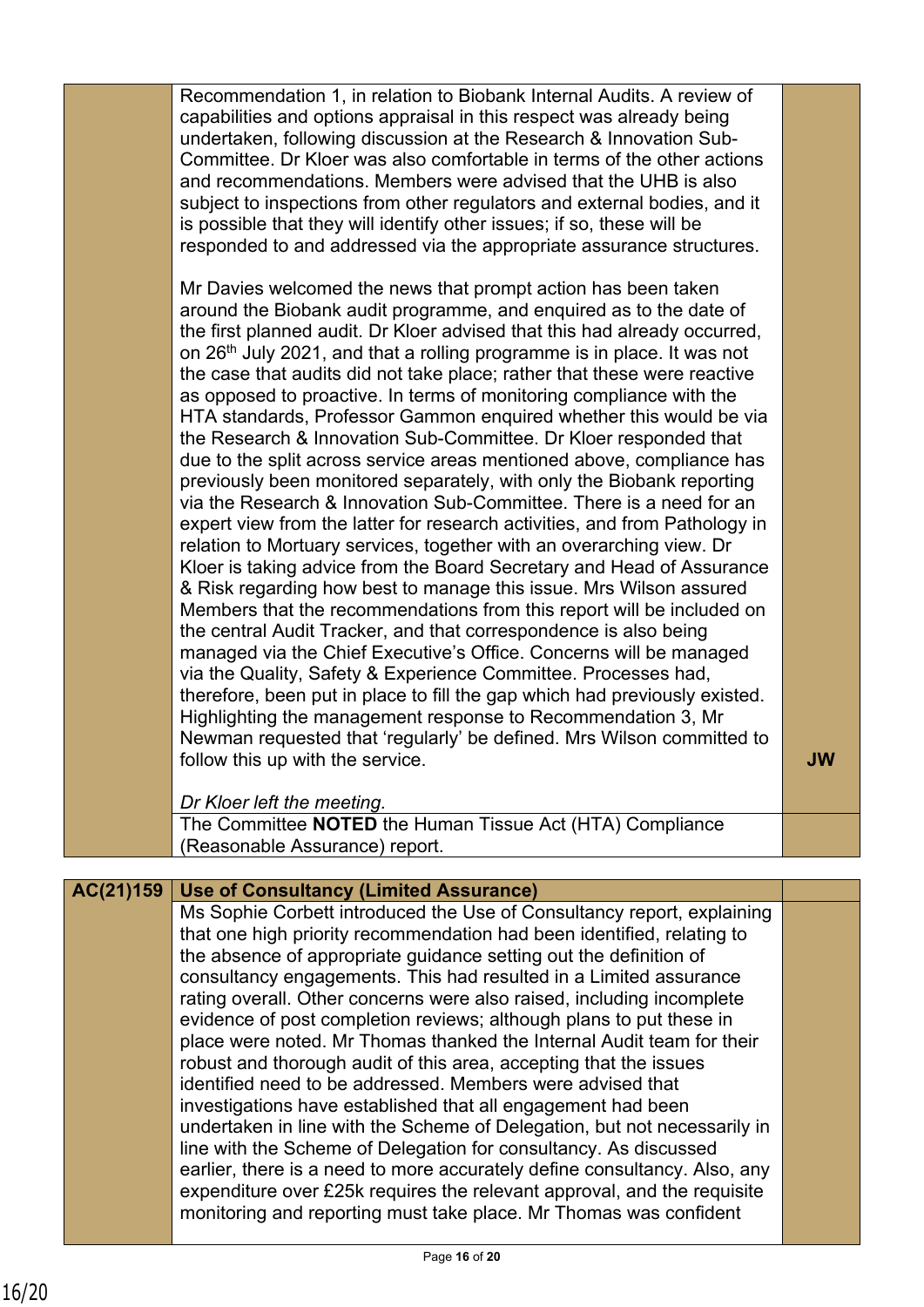|           | that these issues would be addressed by December 2021 at the latest,<br>possibly by October.                                                                                                                                                                                                                                                                                                                                                                                                                                                                                                                                                                                                                                                                                                                                                                                                                                                                                                                             |           |
|-----------|--------------------------------------------------------------------------------------------------------------------------------------------------------------------------------------------------------------------------------------------------------------------------------------------------------------------------------------------------------------------------------------------------------------------------------------------------------------------------------------------------------------------------------------------------------------------------------------------------------------------------------------------------------------------------------------------------------------------------------------------------------------------------------------------------------------------------------------------------------------------------------------------------------------------------------------------------------------------------------------------------------------------------|-----------|
|           |                                                                                                                                                                                                                                                                                                                                                                                                                                                                                                                                                                                                                                                                                                                                                                                                                                                                                                                                                                                                                          |           |
|           | Mrs Hardisty expressed concern regarding the issues detected by the<br>audit, and queried whether there is sufficient detail in the management<br>response as it stands. Whilst somewhat assured by subsequent<br>discussions, Mrs Hardisty requested that future management responses<br>contain increased detail. Mr Thomas accepted this comment. Noting the<br>management response to Recommendation 2, and the intention to<br>include this information in the Financial Assurance Report to ARAC, Mr<br>Newman observed that, whilst this might concern assurance regarding<br>benefits of consultancy, it may also be specific to other committees,<br>depending on the type of consultancy concerned. Mr Thomas explained<br>that he envisaged a single page 'framework' within the Financial<br>Assurance Report, detailing which monitoring reports and post<br>completion reviews are being presented to the various committees. Mr<br>Weir suggested that a detailed report, outlining outcomes and benefits | <b>HT</b> |
|           | is presented to the Sustainable Resources Committee at least annually.                                                                                                                                                                                                                                                                                                                                                                                                                                                                                                                                                                                                                                                                                                                                                                                                                                                                                                                                                   |           |
|           | The Committee NOTED the Use of Consultancy (Limited Assurance)<br>report.                                                                                                                                                                                                                                                                                                                                                                                                                                                                                                                                                                                                                                                                                                                                                                                                                                                                                                                                                |           |
|           |                                                                                                                                                                                                                                                                                                                                                                                                                                                                                                                                                                                                                                                                                                                                                                                                                                                                                                                                                                                                                          |           |
| AC(21)160 | <b>Single Tender Actions (Reasonable Assurance)</b>                                                                                                                                                                                                                                                                                                                                                                                                                                                                                                                                                                                                                                                                                                                                                                                                                                                                                                                                                                      |           |
|           | Ms Corbett introduced the Single Tender Actions report, advising that                                                                                                                                                                                                                                                                                                                                                                                                                                                                                                                                                                                                                                                                                                                                                                                                                                                                                                                                                    |           |
|           | the audit had found that the UHB's use of STAs was not excessive. An                                                                                                                                                                                                                                                                                                                                                                                                                                                                                                                                                                                                                                                                                                                                                                                                                                                                                                                                                     |           |
|           | assurance rating of Reasonable Assurance had been awarded. The                                                                                                                                                                                                                                                                                                                                                                                                                                                                                                                                                                                                                                                                                                                                                                                                                                                                                                                                                           |           |
|           | audit had, however, identified two examples where an STA had been                                                                                                                                                                                                                                                                                                                                                                                                                                                                                                                                                                                                                                                                                                                                                                                                                                                                                                                                                        |           |
|           | used inappropriately; one where the duration was of concern and one<br>where the rationale was questionable. There were also concerns                                                                                                                                                                                                                                                                                                                                                                                                                                                                                                                                                                                                                                                                                                                                                                                                                                                                                    |           |
|           | around the propriety of the Board Secretary's involvement in the                                                                                                                                                                                                                                                                                                                                                                                                                                                                                                                                                                                                                                                                                                                                                                                                                                                                                                                                                         |           |
|           | process, with it noted that this is unusual and unique to HDdUHB.                                                                                                                                                                                                                                                                                                                                                                                                                                                                                                                                                                                                                                                                                                                                                                                                                                                                                                                                                        |           |
|           |                                                                                                                                                                                                                                                                                                                                                                                                                                                                                                                                                                                                                                                                                                                                                                                                                                                                                                                                                                                                                          |           |
|           | Referencing the latter finding, Mrs Hardisty was not sure whether this                                                                                                                                                                                                                                                                                                                                                                                                                                                                                                                                                                                                                                                                                                                                                                                                                                                                                                                                                   |           |
|           | was positive or negative. In response, Mr Johns explained that the                                                                                                                                                                                                                                                                                                                                                                                                                                                                                                                                                                                                                                                                                                                                                                                                                                                                                                                                                       |           |
|           | Board Secretary generally acts in an advisory capacity, rather than                                                                                                                                                                                                                                                                                                                                                                                                                                                                                                                                                                                                                                                                                                                                                                                                                                                                                                                                                      |           |
|           | providing approval. Mrs Wilson reminded Members that her involvement                                                                                                                                                                                                                                                                                                                                                                                                                                                                                                                                                                                                                                                                                                                                                                                                                                                                                                                                                     |           |
|           | in approving STAs had begun as a result of a recommendation made by                                                                                                                                                                                                                                                                                                                                                                                                                                                                                                                                                                                                                                                                                                                                                                                                                                                                                                                                                      |           |
|           | the previous Head of Internal Audit. Mr Thomas advised that there had<br>been some debate around whether the assurance rating of this report,                                                                                                                                                                                                                                                                                                                                                                                                                                                                                                                                                                                                                                                                                                                                                                                                                                                                            |           |
|           | and whether it should have been Limited rather than Reasonable                                                                                                                                                                                                                                                                                                                                                                                                                                                                                                                                                                                                                                                                                                                                                                                                                                                                                                                                                           |           |
|           | Assurance. Members were assured, however, that there was no issue                                                                                                                                                                                                                                                                                                                                                                                                                                                                                                                                                                                                                                                                                                                                                                                                                                                                                                                                                        |           |
|           | of STAs not being reported to ARAC as required. Mr Newman                                                                                                                                                                                                                                                                                                                                                                                                                                                                                                                                                                                                                                                                                                                                                                                                                                                                                                                                                                |           |
|           | suggested that the SLAs reported earlier might be viewed as an                                                                                                                                                                                                                                                                                                                                                                                                                                                                                                                                                                                                                                                                                                                                                                                                                                                                                                                                                           |           |
|           | exception to this statement, with Mr Thomas explaining that this had                                                                                                                                                                                                                                                                                                                                                                                                                                                                                                                                                                                                                                                                                                                                                                                                                                                                                                                                                     |           |
|           | been the reason for presenting them today. Members heard that the                                                                                                                                                                                                                                                                                                                                                                                                                                                                                                                                                                                                                                                                                                                                                                                                                                                                                                                                                        |           |
|           | current STA form is somewhat complex, which potentially leads to                                                                                                                                                                                                                                                                                                                                                                                                                                                                                                                                                                                                                                                                                                                                                                                                                                                                                                                                                         |           |
|           | issues, and by their nature are highly subjective. Mr Thomas hoped that                                                                                                                                                                                                                                                                                                                                                                                                                                                                                                                                                                                                                                                                                                                                                                                                                                                                                                                                                  |           |
|           | the number will further decrease as the organisation exits the COVID-                                                                                                                                                                                                                                                                                                                                                                                                                                                                                                                                                                                                                                                                                                                                                                                                                                                                                                                                                    |           |
|           | 19 pandemic. Whilst welcoming the audit's findings, it is clear that there                                                                                                                                                                                                                                                                                                                                                                                                                                                                                                                                                                                                                                                                                                                                                                                                                                                                                                                                               |           |
|           | is more work required, and Members were assured that ARAC will be                                                                                                                                                                                                                                                                                                                                                                                                                                                                                                                                                                                                                                                                                                                                                                                                                                                                                                                                                        |           |
|           | fully sighted of any issues.<br>The Committee NOTED the Single Tender Actions (Reasonable                                                                                                                                                                                                                                                                                                                                                                                                                                                                                                                                                                                                                                                                                                                                                                                                                                                                                                                                |           |
|           | Assurance) report.                                                                                                                                                                                                                                                                                                                                                                                                                                                                                                                                                                                                                                                                                                                                                                                                                                                                                                                                                                                                       |           |
|           |                                                                                                                                                                                                                                                                                                                                                                                                                                                                                                                                                                                                                                                                                                                                                                                                                                                                                                                                                                                                                          |           |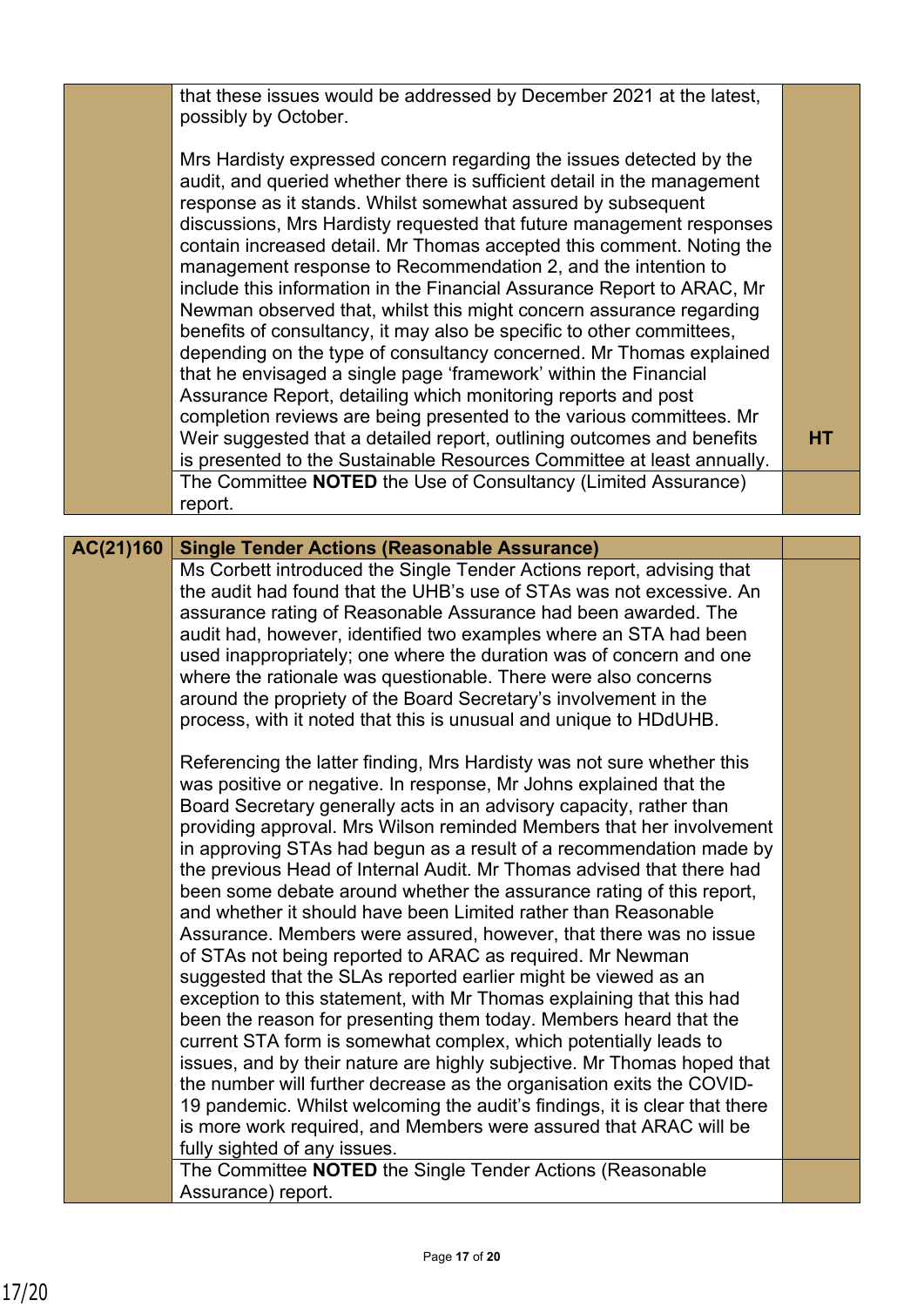| AC(21)161 | <b>Directorate Review: Women and Children's Services</b>                                                                                                                                                                                                                                                                                                                                                                                                                                                                                                                                                                                                                                                                                                                                                                                                                                                                                                                                                                                                                                                               |  |
|-----------|------------------------------------------------------------------------------------------------------------------------------------------------------------------------------------------------------------------------------------------------------------------------------------------------------------------------------------------------------------------------------------------------------------------------------------------------------------------------------------------------------------------------------------------------------------------------------------------------------------------------------------------------------------------------------------------------------------------------------------------------------------------------------------------------------------------------------------------------------------------------------------------------------------------------------------------------------------------------------------------------------------------------------------------------------------------------------------------------------------------------|--|
|           | DEFERRED to 19th October 2021 meeting.                                                                                                                                                                                                                                                                                                                                                                                                                                                                                                                                                                                                                                                                                                                                                                                                                                                                                                                                                                                                                                                                                 |  |
|           |                                                                                                                                                                                                                                                                                                                                                                                                                                                                                                                                                                                                                                                                                                                                                                                                                                                                                                                                                                                                                                                                                                                        |  |
| AC(21)162 | <b>Medical Staff Recruitment</b>                                                                                                                                                                                                                                                                                                                                                                                                                                                                                                                                                                                                                                                                                                                                                                                                                                                                                                                                                                                                                                                                                       |  |
|           | DEFERRED to 19th October 2021 meeting.                                                                                                                                                                                                                                                                                                                                                                                                                                                                                                                                                                                                                                                                                                                                                                                                                                                                                                                                                                                                                                                                                 |  |
|           |                                                                                                                                                                                                                                                                                                                                                                                                                                                                                                                                                                                                                                                                                                                                                                                                                                                                                                                                                                                                                                                                                                                        |  |
| AC(21)163 | <b>Health &amp; Safety Assurance Committee Assurance Report around</b><br>the Discharge of their Terms of Reference                                                                                                                                                                                                                                                                                                                                                                                                                                                                                                                                                                                                                                                                                                                                                                                                                                                                                                                                                                                                    |  |
|           | Mrs Mandy Rayani joined the Committee meeting.                                                                                                                                                                                                                                                                                                                                                                                                                                                                                                                                                                                                                                                                                                                                                                                                                                                                                                                                                                                                                                                                         |  |
|           | Mrs Mandy Rayani introduced the Health & Safety Assurance<br>Committee (HSAC) Assurance Report, advising that the Committee has<br>been able to meet on a regular basis since it was established, and<br>throughout the COVID-19 pandemic. The Committee has become<br>stronger during its tenure, which has enabled it to ensure that agenda<br>items are relevant and to provide the organisation and Board with<br>assurance. The Chair of HSAC, Mrs Hardisty stated that, from an<br>assurance point of view, the Committee and associated focus on Health<br>& Safety has facilitated much needed development, a raised profile and<br>increased resourcing. The Health & Safety team has also risen to the<br>challenge admirably, which should be recognised. The UHB's Health &<br>Safety journey had started from a low point; however, there has been a<br>dramatic change, which makes the organisation a safer place.<br>Professor Gammon agreed that the report demonstrates focus and<br>positive action to improve on what had been a very difficult and different<br>position 18 months prior.         |  |
|           | Mrs Rayani left the Committee meeting.                                                                                                                                                                                                                                                                                                                                                                                                                                                                                                                                                                                                                                                                                                                                                                                                                                                                                                                                                                                                                                                                                 |  |
|           | The Committee NOTED the content of the Health & Safety Assurance<br>Committee Assurance report, and was <b>ASSURED</b> that HSAC has been<br>operating effectively during 2020/21.                                                                                                                                                                                                                                                                                                                                                                                                                                                                                                                                                                                                                                                                                                                                                                                                                                                                                                                                     |  |
|           |                                                                                                                                                                                                                                                                                                                                                                                                                                                                                                                                                                                                                                                                                                                                                                                                                                                                                                                                                                                                                                                                                                                        |  |
| AC(21)164 | <b>Audit Tracker</b><br>Mrs Charlotte Beare introduced the Audit Tracker report, noting that the                                                                                                                                                                                                                                                                                                                                                                                                                                                                                                                                                                                                                                                                                                                                                                                                                                                                                                                                                                                                                       |  |
|           | format of this has been slightly changed, with an increased focus on<br>data being broken down by service. It is hoped that this will provide<br>useful information. Members heard that since June 2021, 15 reports<br>have been closed or superseded, with 10 new reports received by the<br>UHB. As at 29 <sup>th</sup> July 2021, there are 93 reports currently open. 45 of<br>these reports have recommendations that have exceeded their original<br>completion date; this has decreased from the 60 reports previously<br>reported in June 2021. There is an increase in recommendations where<br>the original implementation date has passed from 93 to 102. The<br>number of recommendations that have gone beyond six months of their<br>original completion date has reduced from 52 to 51 as reported in June<br>2021. Mr Newman welcomed the useful report and new format, and<br>enquired whether there are any particular areas of concern or services<br>showing a lack of engagement. Mrs Beare responded that this was not<br>the case currently; there are occasional issues caused by timing, with |  |
|           | this being a 'rolling' programme. As mentioned earlier, Advisory<br>Reviews do present certain challenges in terms of securing timely<br>management responses and updates.                                                                                                                                                                                                                                                                                                                                                                                                                                                                                                                                                                                                                                                                                                                                                                                                                                                                                                                                             |  |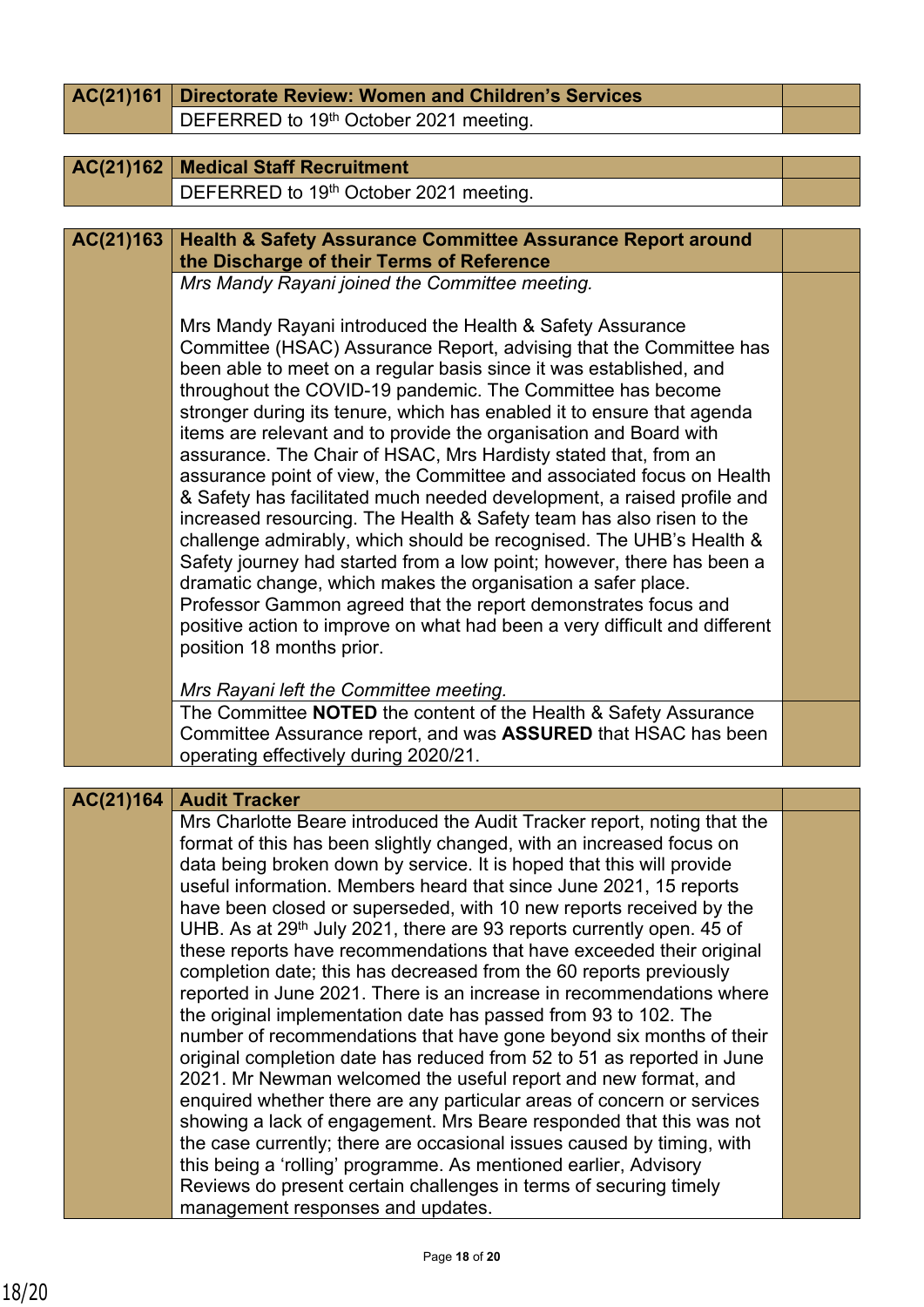|           | The Committee TOOK ASSURANCE on the rolling programme to                                                                           |  |
|-----------|------------------------------------------------------------------------------------------------------------------------------------|--|
|           | collate updates from services on a bi-monthly basis in order to report                                                             |  |
|           | progress.                                                                                                                          |  |
|           |                                                                                                                                    |  |
| AC(21)165 | <b>Counter Fraud Update</b>                                                                                                        |  |
|           | Ms Rhian Davies joined the Committee meeting.                                                                                      |  |
|           |                                                                                                                                    |  |
|           | Ms Rhian Davies presented the Counter Fraud Update report,                                                                         |  |
|           | highlighting the 23% compliance rate in the mandatory Counter Fraud                                                                |  |
|           | e-learning. This is comparable and consistent with other Health Boards.                                                            |  |
|           | A summer edition of 'The Fraud Reporter' has been issued. There is                                                                 |  |
|           | ongoing work in relation to procurement fraud, with the NHS Counter                                                                |  |
|           | Fraud Authority conducting a similar exercise to the 'Preventing                                                                   |  |
|           | Procurement Fraud in the NHS' exercise undertaken in 2018/19. The                                                                  |  |
|           | UHB has submitted the required information and will present the                                                                    |  |
|           | findings of this exercise to a future meeting, although results are not                                                            |  |
|           | expected for some time. Finally, Members heard that Mr Terry Slater                                                                |  |
|           | has successfully completed his Local Counter Fraud Specialist training.                                                            |  |
|           |                                                                                                                                    |  |
|           | Noting the number of staff who have completed the induction<br>programme, Mr Newman enquired whether this is offered to fixed term |  |
|           | employees or restricted to permanent employees only. Mrs Wilson                                                                    |  |
|           | confirmed that all employees complete online induction training.                                                                   |  |
|           | The Committee RECEIVED for information the Counter Fraud Update                                                                    |  |
|           | Report and appended items.                                                                                                         |  |
|           |                                                                                                                                    |  |
| AC(21)166 | <b>National Internal Audit Reports (Limited Assurance)</b>                                                                         |  |
|           |                                                                                                                                    |  |
|           |                                                                                                                                    |  |
|           | None to report.                                                                                                                    |  |
|           |                                                                                                                                    |  |
| AC(21)167 | Audit & Risk Assurance Committee Work Programme 2021/22                                                                            |  |
|           | The Committee NOTED the ARAC Work Programme.                                                                                       |  |
|           |                                                                                                                                    |  |
| AC(21)168 | <b>Any Other Business</b>                                                                                                          |  |
|           | There was no other business reported.                                                                                              |  |
|           |                                                                                                                                    |  |
| AC(21)169 | <b>Reflective Summary of the Meeting</b>                                                                                           |  |
|           | A reflective summary of the meeting was captured which will form the                                                               |  |
|           | basis of the ARAC Update Report, and highlight and escalate any areas                                                              |  |
|           | of concern to the Board. This would include a summary of discussions,                                                              |  |
|           | together with the following specifically:                                                                                          |  |
|           |                                                                                                                                    |  |
|           | Discussions and concerns relating to the Audit Wales WHSSC<br>٠                                                                    |  |
|           | Governance Arrangements and associated management/Welsh                                                                            |  |
|           | Government response;                                                                                                               |  |
|           | Concerns around recruitment in Radiology, particularly graduate<br>٠                                                               |  |
|           | recruitment, and the need for these to be discussed at a higher                                                                    |  |
|           | level.                                                                                                                             |  |
|           |                                                                                                                                    |  |
| AC(21)170 | Date and Time of Next Meeting<br>Members were reminded that a number of reports had been deferred to                               |  |

| $\sim$ (2)) $\prime$ U $\prime$ Date and Thile Of Next Meeting          |  |
|-------------------------------------------------------------------------|--|
| Members were reminded that a number of reports had been deferred to     |  |
| the October 2021 meeting. In view of this, it was agreed that the start |  |